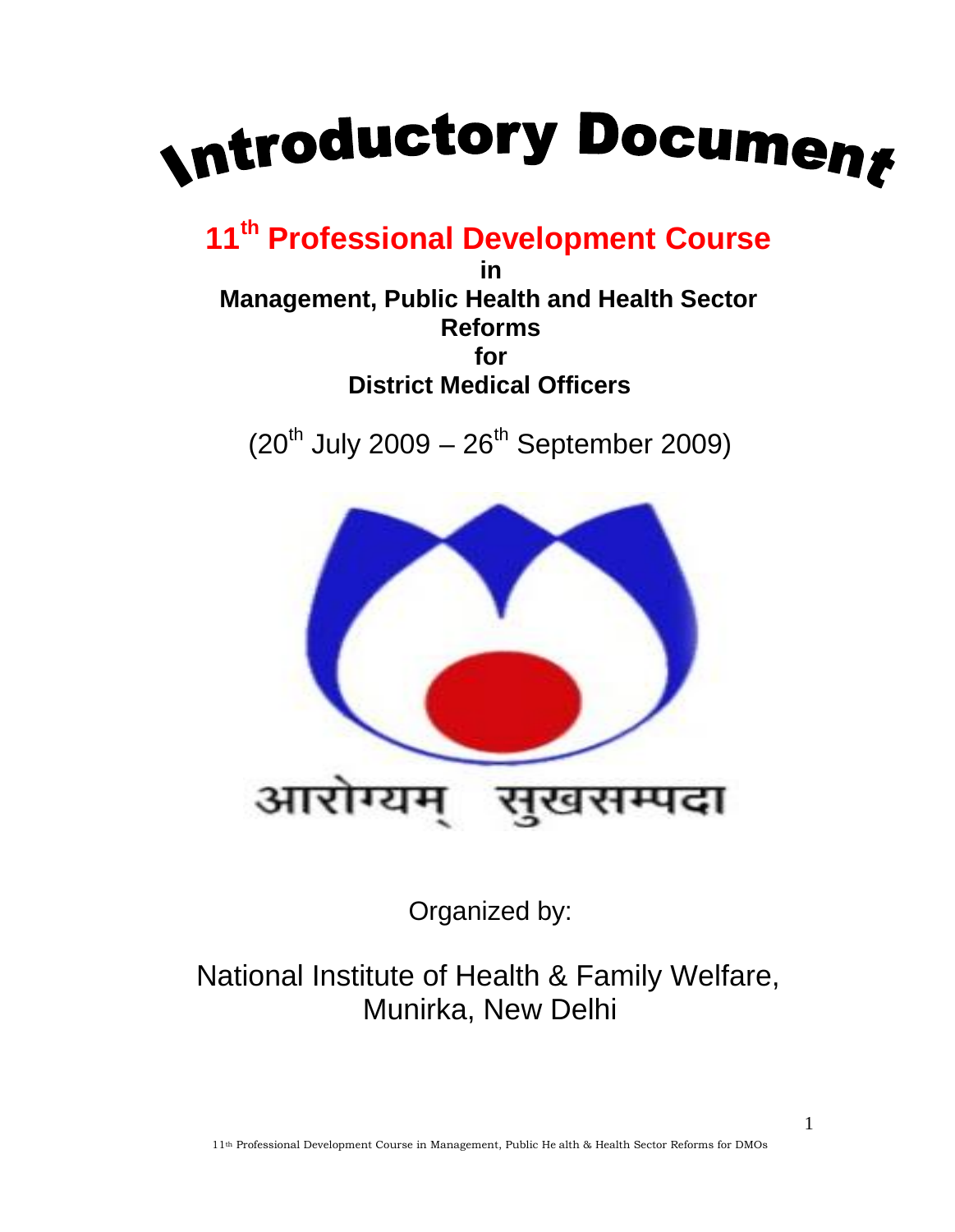# **11 th Professional Development Course in Management, Public Health and Health Sector Reforms for District Medical Officers**

 $(20^{th}$  July 2009 –  $26^{th}$  September 2009)

**Course Director** Prof. Deoki Nandan

**Nodal Coordinator**

Prof. (Mrs.) M. Bhattacharya

| S. No.                   | <b>Course Coordinators</b>   | <b>Dates</b>       |
|--------------------------|------------------------------|--------------------|
| 1                        | Dr. Rajni Bagga              | 20/7/09 to 2/8/09  |
| $\overline{2}$           | Dr. J.K. Das                 | 3/8/09 to 16/8/09  |
| 3                        | Dr. Pushpanjali Swain        | 17/8/09 to 30/8/09 |
| $\overline{\mathcal{A}}$ | Dr. T. Bir                   | 31/8/09 to 13/9/09 |
| 5                        | Dr. K.S. Nair                | 14/9/09 to 26/9/09 |
|                          | <b>Course Co-coordinator</b> |                    |
| 1                        | Mrs. Reeta Dhingra           | 20/7/09 to 26/9/09 |
|                          | <b>Course Associates</b>     |                    |
| 1                        | Mr. Y.K. Singhal             | 20/7/09 to 26/9/09 |
| $\overline{2}$           | Mr. Devmitra Arya            | 20/7/09 to 26/9/09 |
|                          | <b>Computer Team</b>         |                    |
| 1                        | Mr. P.D. Kulkarni            |                    |
| $\overline{2}$           | Mr. Parimal Parya            |                    |
| 3                        | Mr. S.P. Singh               |                    |
| 4                        | Mr. Jagdish Sharma           |                    |
| 5                        | Mr. Sherin Raj T.P.          |                    |
|                          |                              |                    |

# **Secretarial Assistance**

1 Miss Radha<br>2 Mr. Vikas Ka

Mr. Vikas Kanojia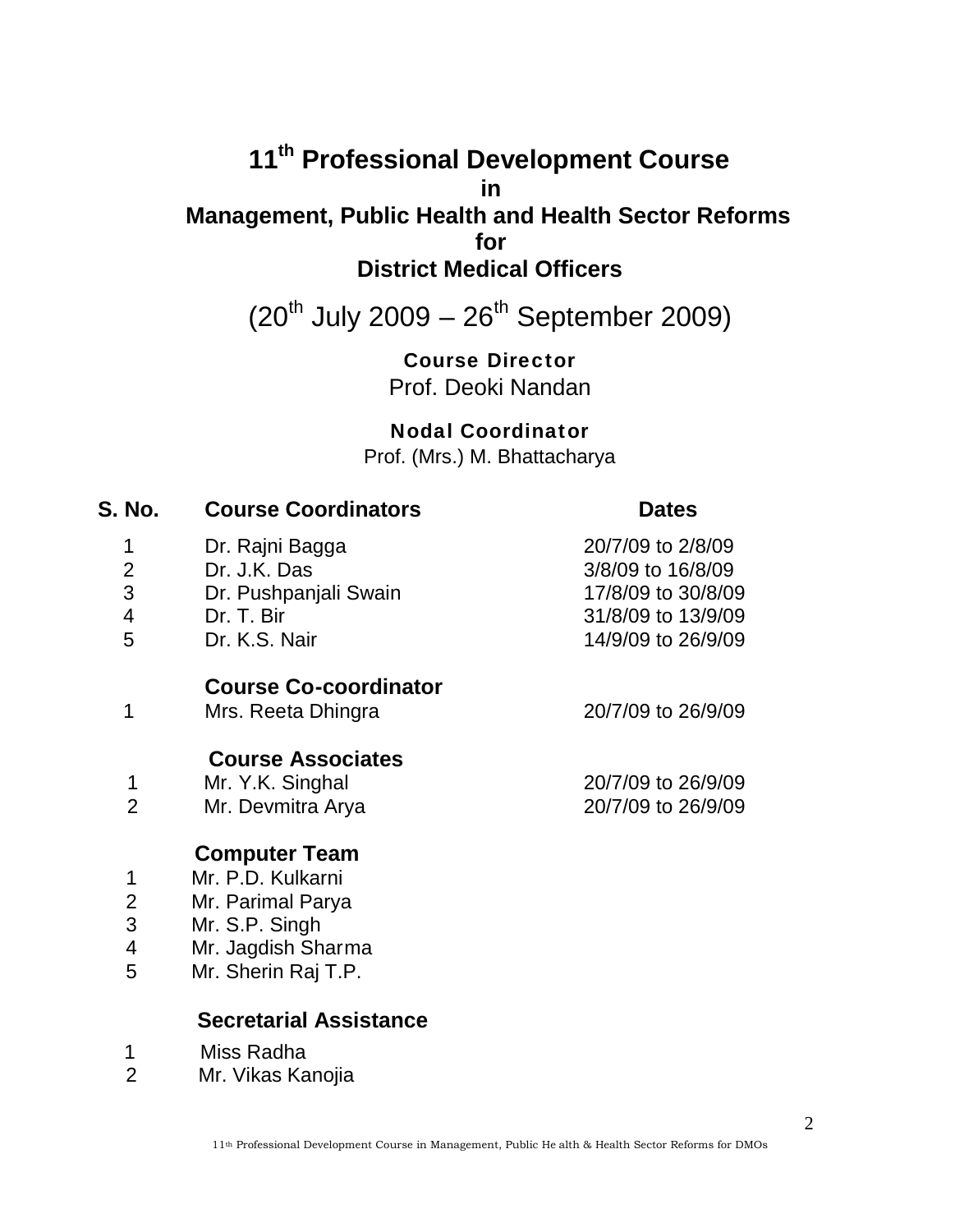# Introduction

The issues relating to the Health & Family Welfare of one billion plus population in India are too many. However, those relating to the primary health care including care for mothers & children and population stabilization have social as well as administrative dimensions. The multitude of tasks in this sector cannot be performed by the providers alone. Participation of communities in comprehensive health care business through interrelated sectors other than medical and public health is essential for attainment of the cherished goals indicated in the National Population Policy 2000 and National Health Policy 2002 as well as, for the implementation of the Common Minimum Programme of the Government of India. The National Rural Health Mission (NRHM) is being pursued vigorously in the country to bring about a positive change in the health care delivery system . The PDC curriculum has been suitably modified according to NRHM guidelines by including subjects like running peripheral health facilities planning for FRU's , Village Health & Nutrition Days, linkage with ASHA, equity/gender issues, Rogi Kalyan Samiti, integration of health schemes at grassroot level, reporting under NRHM, financial aspects Public Health facility management and preparation of District Programme Implementation Plan etc.

### Background

As far as the Government Sector is concerned, operationally, the Chief Medical Officers at district level enjoy the nodal status in respect o f health care delivery services supported by Deputy CMOs and respective Programme Officers. Within a few years after induction into service, the prospective incumbents usually get promotion to higher berths, but more often than not find themselves amidst administrative indecision, because of considerable lack of proficiency, related to management aspects of health care services like General Management, Human Resource Management, Financial Management, Materials Management, Disciplinary /Vigilance matters and more importantly the management of on -going projects related to health, which are not taught in the medical colleges. Besides skills like objective measurements of unmet needs in the communities through techniques like PLA, FGD and computer aided solutions for problems are also needed, so that the over all return on investment in health sector is commensurate with inputs.

Thus, the Govt. of India in consultation with the respective State Governments started implementing the reform process within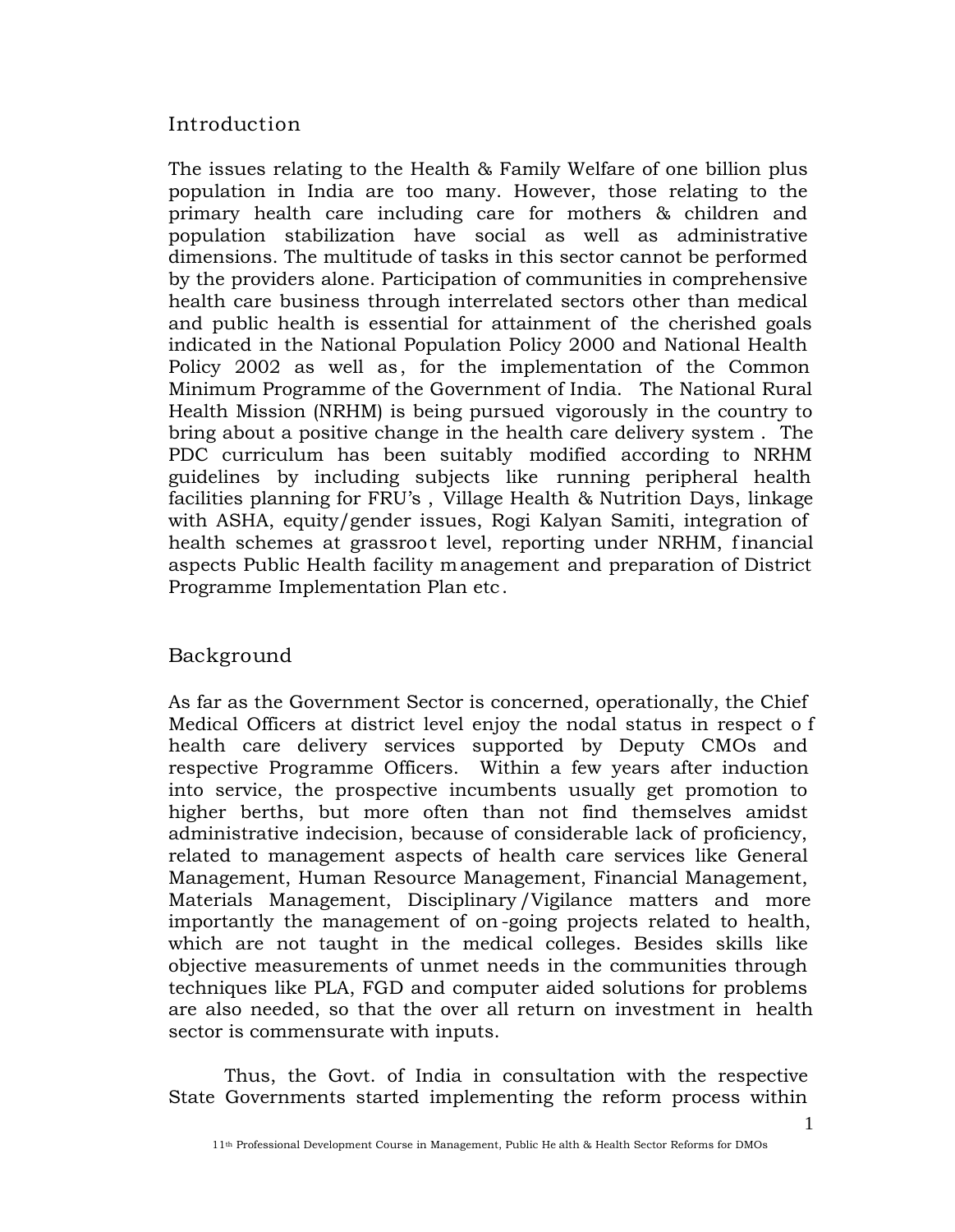the country in a phased manner together with capacity building of district level officers as part of it. This was reinforced in a landmark national resolve, at the 8th conference of Central Council of Health & Family Welfare held in New Delhi (28 th-29th August 2003), where it was unanimously resolved that "the professional training of Medical Officers in 12-16 years service bracket in Public Health, Management and Health Sector Reforms, should be made a pre -requisite for promotion to CMOs/Civil Surgeons/Hospital Superintendents to equip them to handle their responsibilities better" .

NIHFW started the inaugural programme in 2001 to train the officers in this course. During the pilot stages of the course at NIHFW, the European Commission Technical Assistance (ECTA) office engaged experts from Tata Institute of Social Sciences, Mumbai to evaluate the outcome of the first 3 pilot courses conducted at NIHFW. The observations of the experts who conducted the evaluation, submitted to the Department of Family Welfare, Govt. of India vindicated the usefulness of the course while recommending certai n marginal changes, which have been done.

The course subsequently has been rolled out to selected 15 regional training centers throughout the country and two more institutes (SIHFW- Bihar and RIHFW-J&K) are entering into agreement with NIHFW to take up th e PDC soon as Collaborating Training Institutes (CTIs). In the coming years senior district/block level medical officers are expected to be trained on similar lines, after completing 12-16 years in their respective posts . Recently the course was again evaluated by Administrative Staff College of India (ASCI) on behest of MOHFW, GOI. The following observations, included in the report made by the participants for the course are given below:-

- 1. The course was highly appreciated by participants from all the states.
- 2. Almost every participant of the PDC was of the view that the course has influenced him or her very positively and they wish that such an opportunity should have been given to them earlier in their career, since DMHOs have serious managerial responsibility to perform in terms of managing human, material & infrastructure resources, and funds.
- 3. Some of the participants of the PDC believe that their newly acquired skills and knowledge have proven to be an irritant to their senior officers who have not had the benefit of the PDC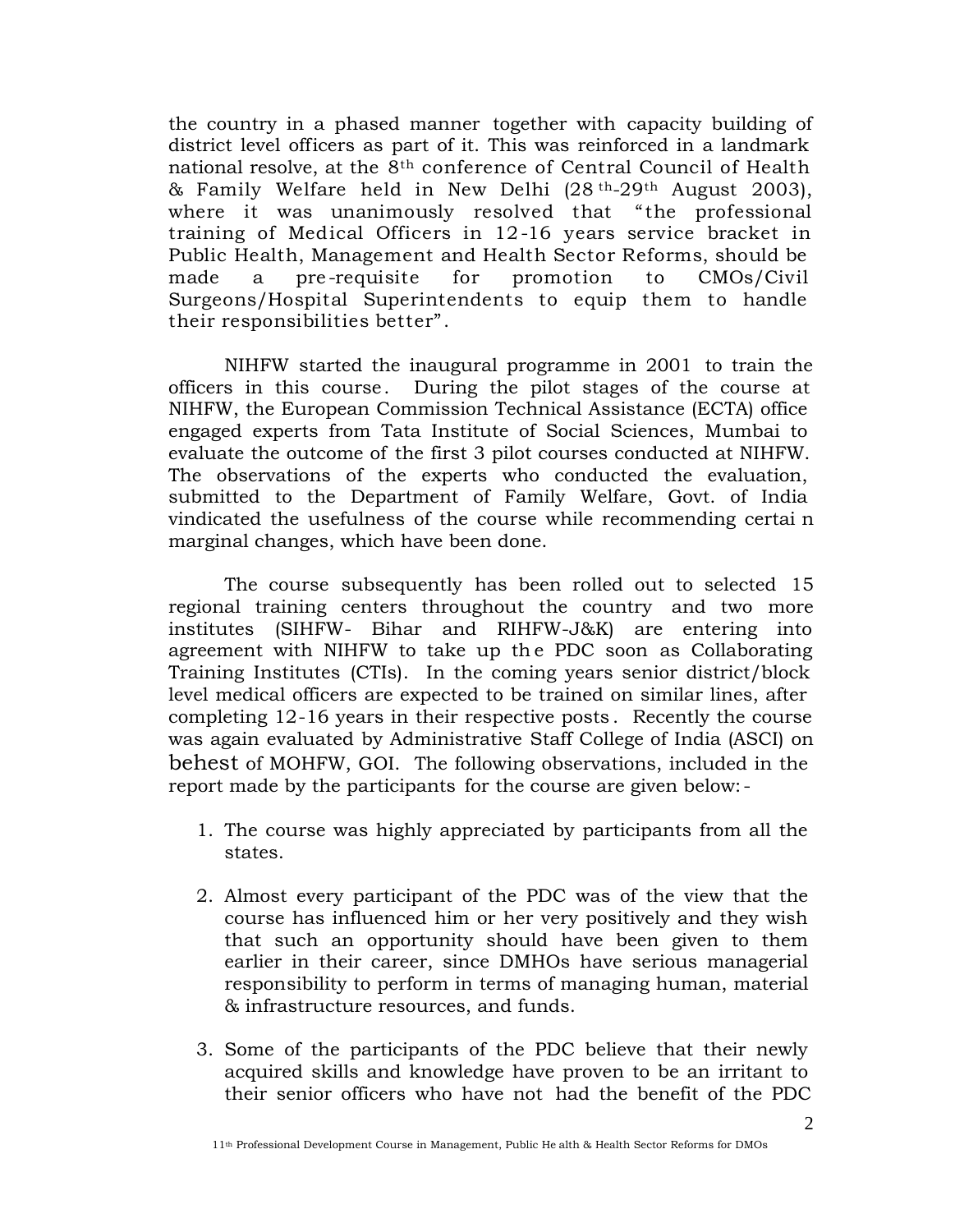training before assuming charge of the district and hence training all seniors at district level was essential.

- 4. The participants benefited from the programme both in terms of personal effectiveness as well as capacity building t o contribute to the objectives of NRHM and National Health Policy.
- 5. The participants were very happy with the computer skills gained during the training.

### The Eleventh PDC at NIHFW

A meeting of the CTIs was held at NIHFW on 15 th and 16th May, 2009 towards standardization of the course contents, programme schedule, sessional objectives and the field visits. It was decided that 80% will be uniform and 20% local changes permitted. Evaluation formats were also finalized. Based on the suggestions during the meeting the following changes were listed: -

- a). Times for some of the subjects were increased e.g. sessions on finance and programme management.
- b). Action Plans related to NHRM at levels of districts/blocks/PHCs to be prepared.
- c). Meticulously structured, multi-dimensional evaluation forms for sessions and pre/post course were finalized.
- d). Field visits made more structured and to be conducted in low and high performing states.
- e). A set of power-point presentations and sessional objectives adopted.
- f). This standardized package is to be followed by all the CTIs.

The responsibilities for conducting the  $11<sup>th</sup>$  course is to be shared by almost all the departments of NIHFW with the department of CHA as the nodal coordinating department

#### Course Content

The course will cover five main areas:

- 1. Management
	- $\triangleright$  Basic Management concepts Functions & principles
	- Planning, Monitoring & Evaluation
	- > Human resource management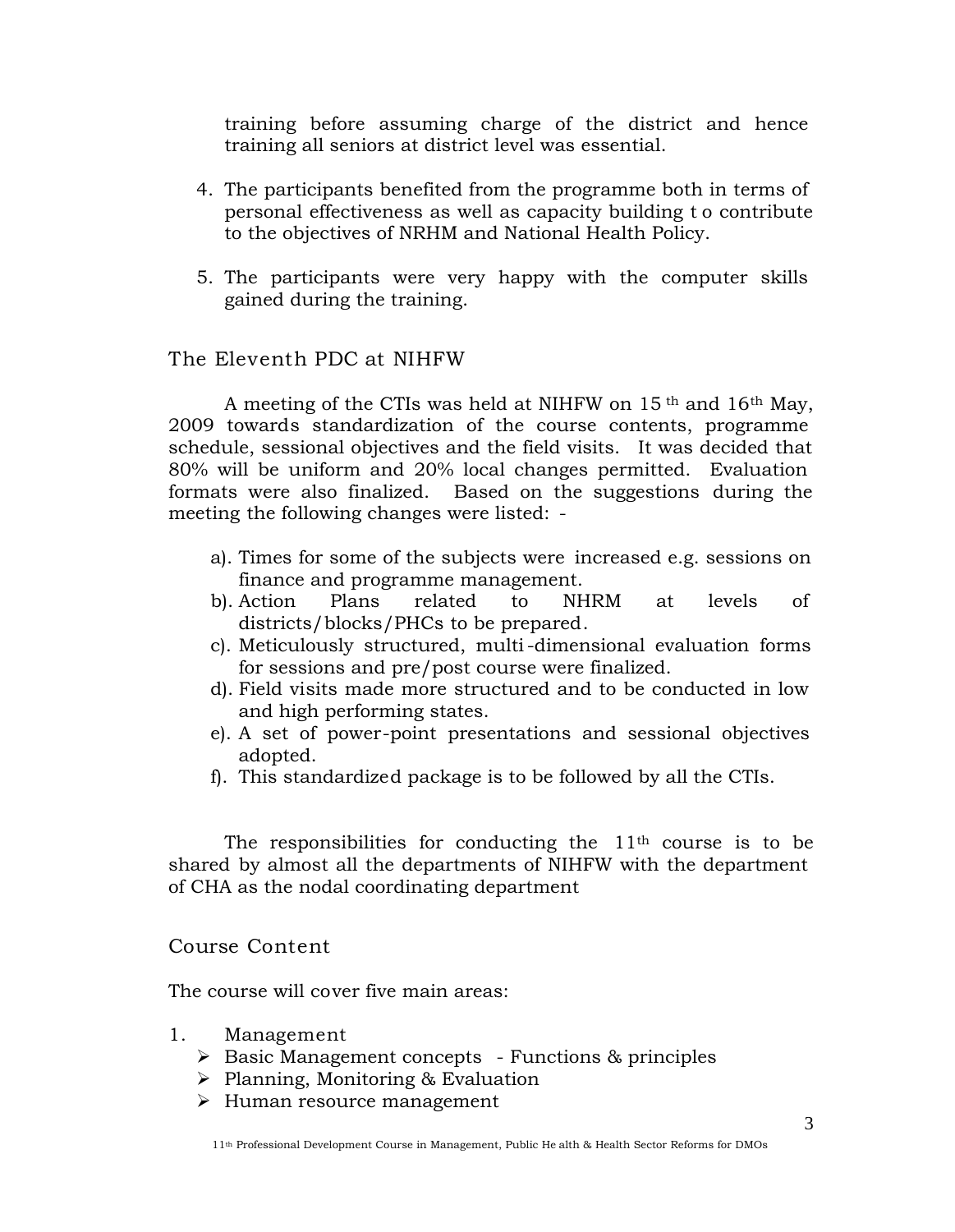- $\triangleright$  Materials management
- Office procedures & disciplinary procedures
- $\triangleright$  Health Management Information System
- 2. Communication
	- $\triangleright$  Organization communication
	- $\triangleright$  Communication with community
	- $\triangleright$  PLA Techniques
- 3. Public Health
	- $\triangleright$  National Rural Health Mission (NRHM)
	- $\triangleright$  Health & demographic indicators
	- $\triangleright$  Principles of Epidemiology
	- $\triangleright$  Surveillance of diseases
	- $\triangleright$  Epidemic and disaster management
	- $\triangleright$  National Health Programmes
	- $\triangleright$  Population/Health Policies and Acts.
- 4. Health Financing
	- $\triangleright$  Basics of health economics
	- $\triangleright$  Financial management
	- $\triangleright$  Alternative financing schemes
	- $\triangleright$  Public-private partnership
	- $\triangleright$  Health insurance
	- User fee systems
- 5. Health Sector Reform and Decentralizatio n
	- $\triangleright$  Rationale, implications, types and forms of decentralization
	- Panchayati Raj
	- $\triangleright$  India's policy with regard to decentralization
	- $\triangleright$  Dealing with change
	- $\triangleright$  Role of District Nodal Officers of NRHM.

### Computer

- $\triangleright$  Basic Operations of computers.
- Use of MS Word, MS Excel, Power Point & Internet.
- Preparation of Action Plan on Computer.

# Aim of the Course

To improve the competencies of district based doctors called to take on public health & managerial responsibilities and in turn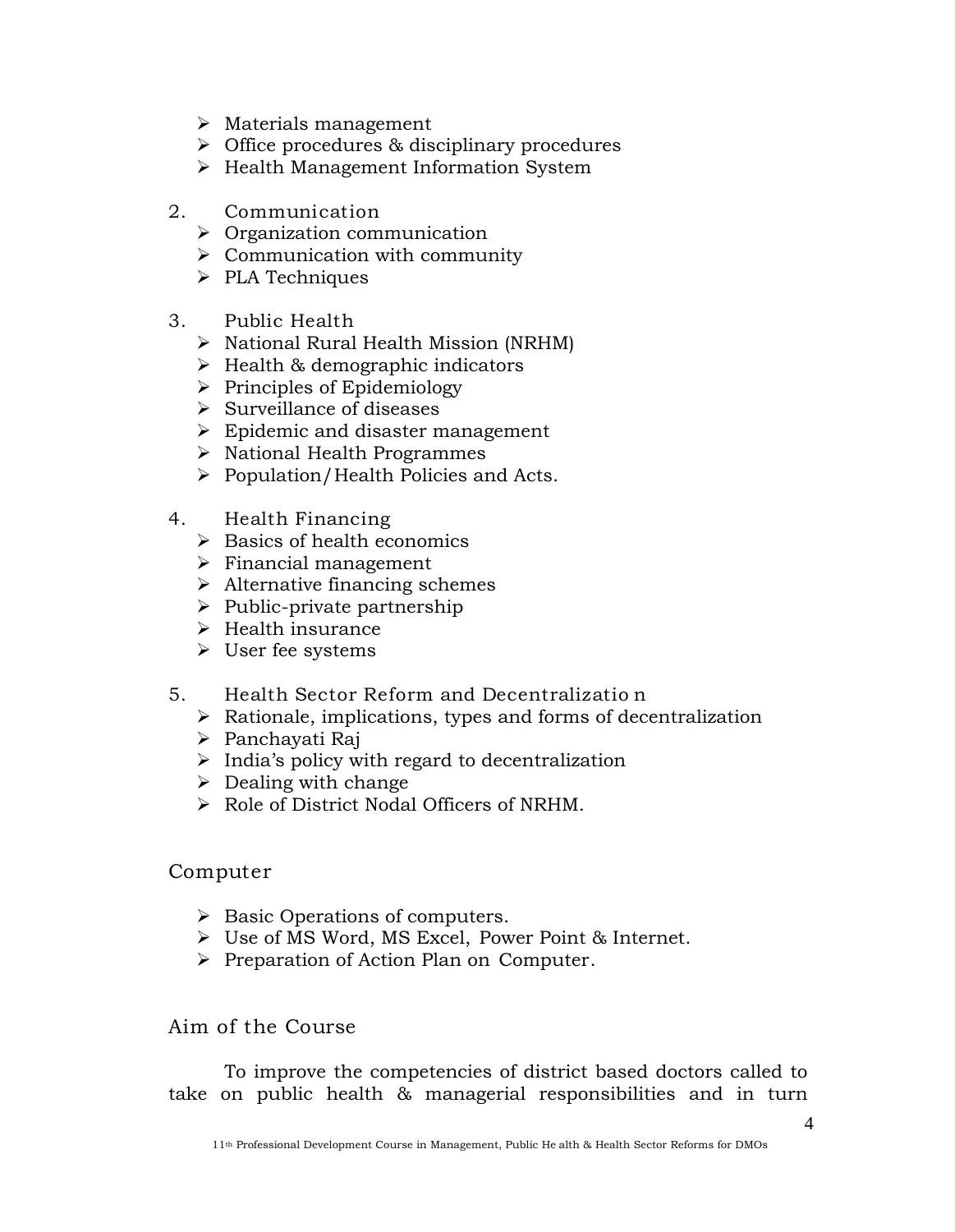improve the overall management of health se rvices, and implement the health sector reforms.

# Objectives

At the end of the course the participants should be able to:

- $\triangleright$  Explain the existing status of policies, public health programmes and managerial practices in their district.
- Apply principles and techniques of health management and public health for effective delivery of health care under NRHM.
- $\triangleright$  Describe the components of health sector reforms and the ir implementation.
- $\triangleright$  Identify the changes required in the district health system for instituting reforms.
- $\triangleright$  Prepare an Action Plan related to NRHM issues in their district.
- $\triangleright$  Demonstrate adequate computer literacy required for day to day working and making presentations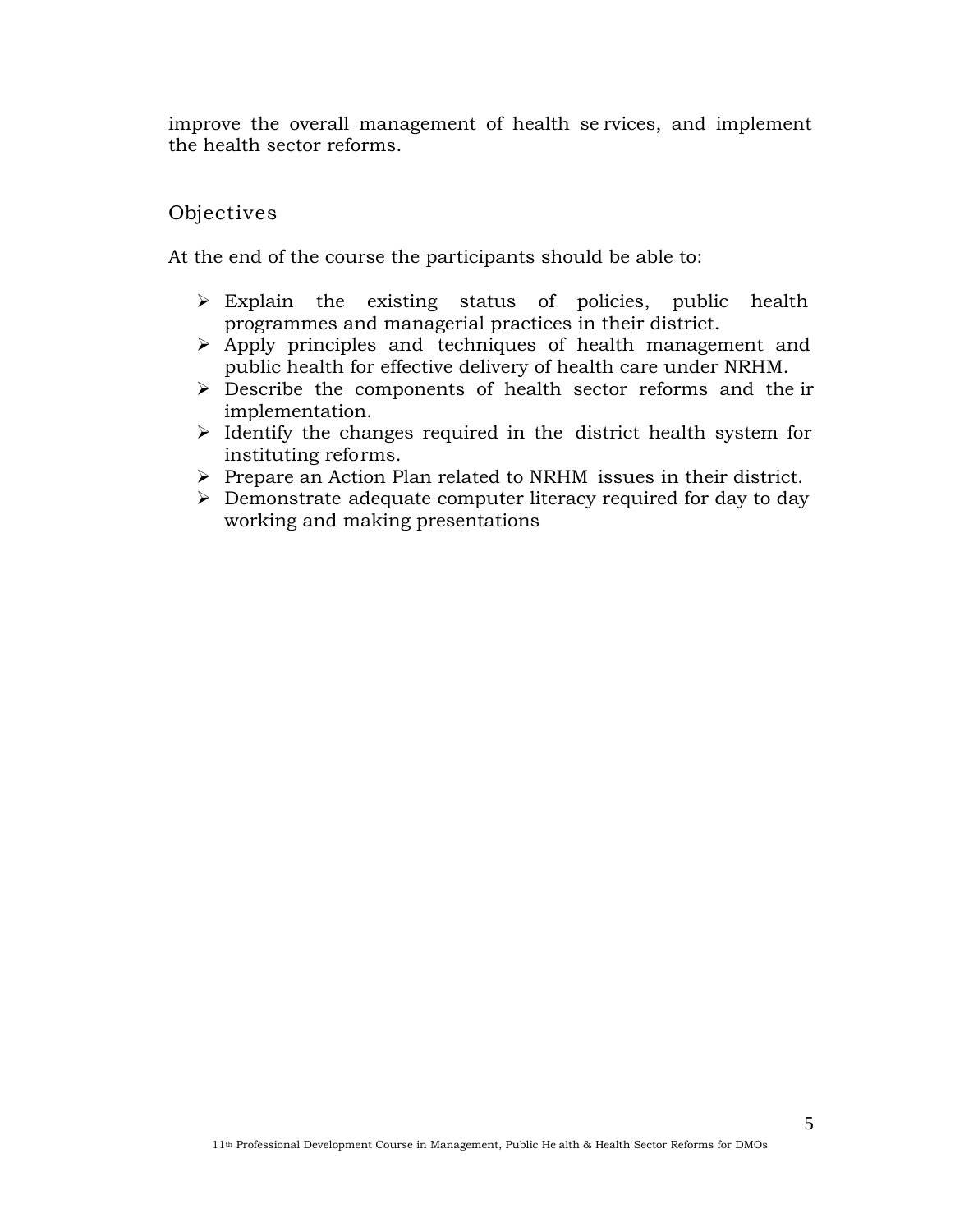| Day & Date            | 9:30 am to<br>10:00 am                                            | $10:00$ am to<br>$11:15$ am                                                    |                                                                                                                             | 11:30 am to<br>$1:00$ pm                               | $2:00$ pm to<br>$3:15$ pm                                                            | 3:30 pm to 5:00<br>pm                                                                                                    |
|-----------------------|-------------------------------------------------------------------|--------------------------------------------------------------------------------|-----------------------------------------------------------------------------------------------------------------------------|--------------------------------------------------------|--------------------------------------------------------------------------------------|--------------------------------------------------------------------------------------------------------------------------|
| Monday<br>20-07-09    |                                                                   | 10:00 to 11:00<br>a.m.<br>1. Inauguration                                      | $11:00$ to<br>11:30 a.m.<br>$2.$ Ice<br>Breaking and<br>Pre Course<br>Evaluation<br>Prof. M.<br>Bhattacharya<br>and Team    | 3. Overview of<br><b>NRHM</b><br>Mr. Amarjeet<br>Sinha |                                                                                      | 4 & 5. Organisational Behaviour<br>Laboratory for Developing Self<br>Understanding & Awareness<br>L/D<br>Dr. Rajni Bagga |
| Tuesday<br>21-07-09   |                                                                   |                                                                                |                                                                                                                             | Awareness<br>L/D<br>Dr. Rajni Bagga                    | 6, 7, 8 & 9. Organisational Behaviour Laboratory for Developing Self Understanding & |                                                                                                                          |
| Wednesday<br>22-07-09 | Recap,<br>experience<br>sharing &<br>preparation<br>of port folio |                                                                                | 10 & 11. Overview of Management in Health<br>Sector: Process, Functions and Skills of<br>Management<br>L/D<br>Dr. A.K. Sood |                                                        | $12.$ Best<br>Management<br>Practices<br>L/D<br>Prof. Deoki Nandan                   | 13. Human<br>Resource<br>Management<br>L/D<br>Dr. U. Datta                                                               |
| Thursday<br>23-07-09  |                                                                   |                                                                                | 14 & 15. Motivation, Job Satisfaction and Work<br>Procedure<br>L/D<br>Dr. Rajni Bagga                                       |                                                        |                                                                                      | 16 & 17. Leadership Styles and<br>Supportive Supervision<br>L/D<br>Dr. Rajni Bagga                                       |
| Friday<br>24-07-09    |                                                                   | 18 & 19. Team Building and Management of<br>Conflict<br>L/D<br>Dr. Rajni Bagga |                                                                                                                             |                                                        | 20. Stress<br>Management<br>L/D<br>Dr. Neera Dhar                                    | 21. Orientation to<br><b>NDC</b><br>Mr. Salek Chand                                                                      |
| Saturday<br>25-07-09  |                                                                   |                                                                                | 22, 23, 24 & 25. Computer Practice- MS Word<br>Mr. P.D. Kulkarni                                                            |                                                        |                                                                                      |                                                                                                                          |

11th Professional Development Course in Management, Public Health & Health Sector Ref orms for DMOs  $(20<sup>th</sup>$  July to  $26<sup>th</sup>$  September, 2009)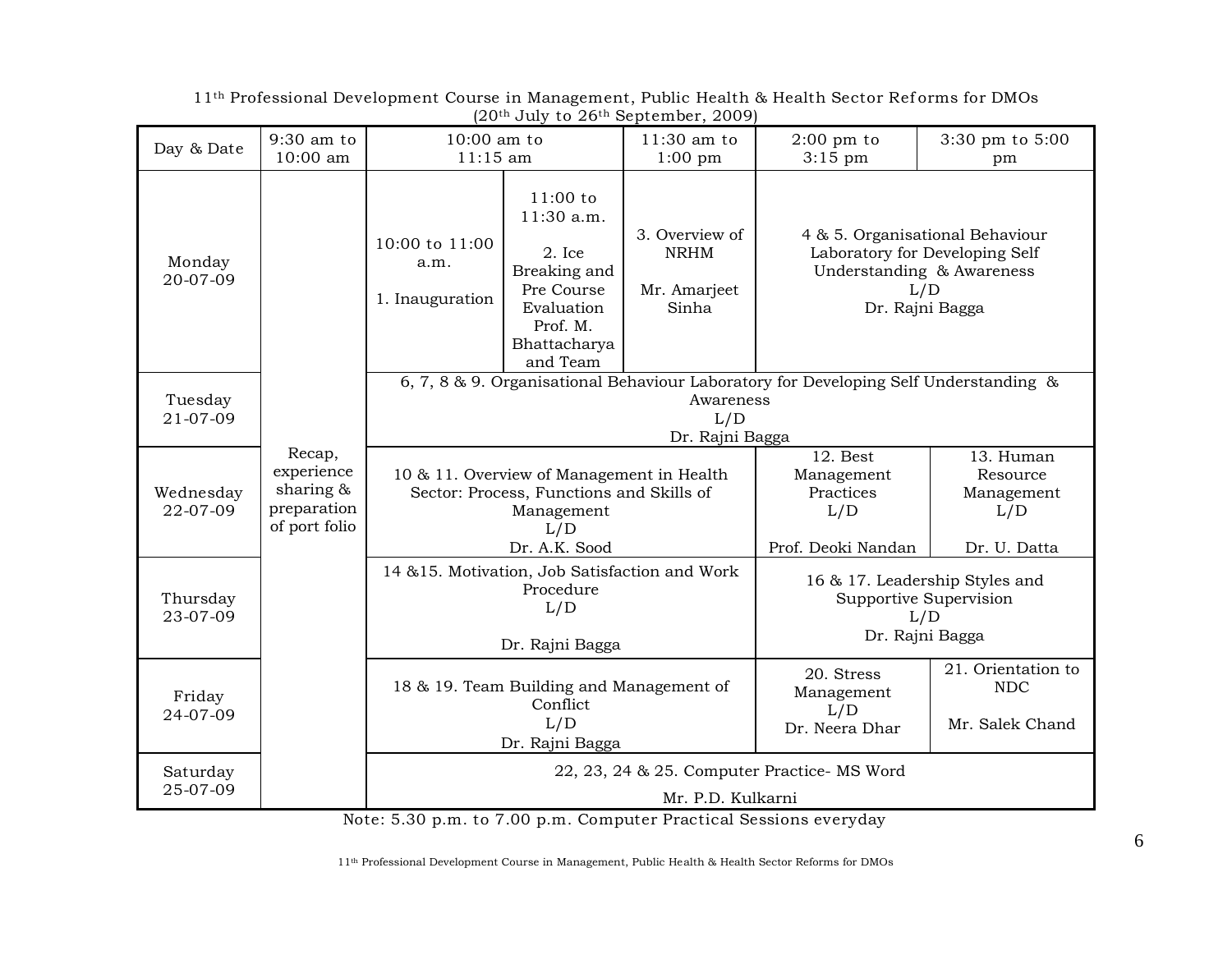| Day $\&$<br>Date      | $9:00$ am to<br>$10:00$ am                          | 10:00 am to 11:15 am                                                              | 11:30 am to 1:00 pm                                                       | $2:00 \text{ pm}$ to $3:15 \text{ pm}$                                 | 3:30 pm to 5:00<br>pm                                                                         |
|-----------------------|-----------------------------------------------------|-----------------------------------------------------------------------------------|---------------------------------------------------------------------------|------------------------------------------------------------------------|-----------------------------------------------------------------------------------------------|
| Monday<br>27.07.09    |                                                     |                                                                                   | 26 & 27. Negotiation Skills<br>L/D<br>Dr. Venkat Raman                    |                                                                        | 28 & 29. Managerial Problem Analysis &<br>Decision Making<br>L/D & Group Work<br>Dr. S. Gupta |
| Tuesday<br>28.07.09   |                                                     | 30. Management of<br>Change<br>in the Health Sector<br>L/D<br>Prof. N.K. Sethi    | 31 & 32. Managing Data and Interpretation<br>L/D<br>Prof. M. Bhattacharya |                                                                        | 33. GIS in Health<br>Mr. Parimal Parya                                                        |
| Wednesday<br>29.07.09 | Recap,<br>experience<br>sharing $\&$<br>preparation | 34. IEC in NRHM<br>L/D<br>Mr. Sanjay Prasad                                       |                                                                           | 35, 36 & 37. IEC and BCC<br>Dr. Gita Bamezai                           |                                                                                               |
| Thursday<br>30.07.09  | of port folio                                       | 38 & 39. IEC & BCC- Applied in Health Settings<br>Field Visit<br>Dr. Gita Bamezai |                                                                           | 40 & 41. Strategic Communication in Health<br>L/D<br>Dr. Sanjeev Kumar |                                                                                               |
| Friday<br>31.07.09    |                                                     | 42 & 43. PLA/PRA<br>L/D<br>Dr. Y.L. Tekhre                                        |                                                                           | 44 & 45. Field visit PLA-PRA                                           |                                                                                               |
| Saturday<br>1.08.09   |                                                     | 46, 47 48 & 49. Computer Practice<br>Computer Centre                              |                                                                           |                                                                        |                                                                                               |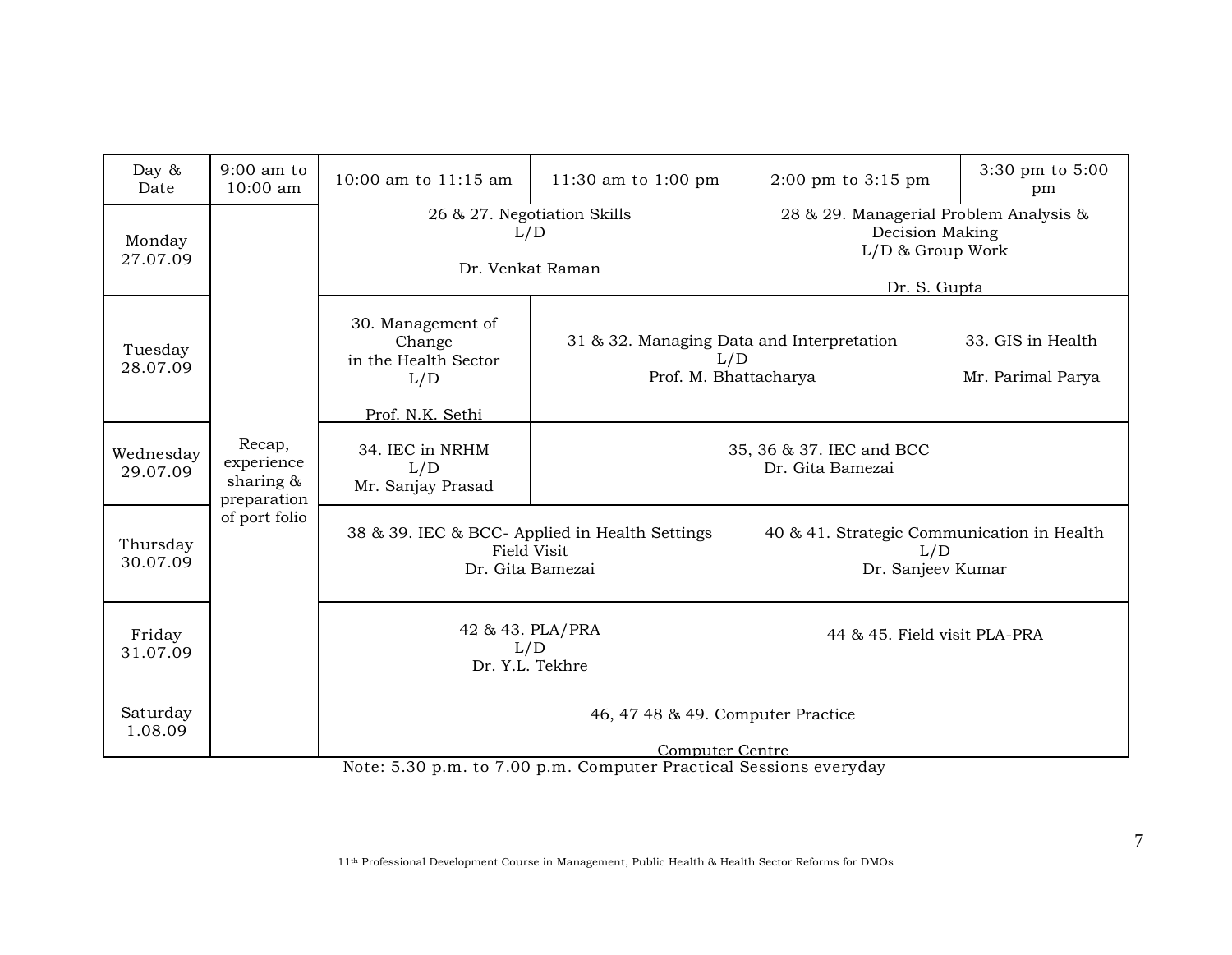| Day & Date           | 9:30 am to<br>10:00 am                                               | 10:00 am to 11:15<br>am                                                                                                  | $11:30$ am to<br>$1:00$ pm                                           | $2:00 \text{pm}$ to<br>$3:15$ pm | $3:30 \text{ pm}$ to $5:00 \text{ pm}$                                                                                                                                           |
|----------------------|----------------------------------------------------------------------|--------------------------------------------------------------------------------------------------------------------------|----------------------------------------------------------------------|----------------------------------|----------------------------------------------------------------------------------------------------------------------------------------------------------------------------------|
| Monday<br>3.08.09    |                                                                      | 50. Overview of<br>Hospital<br>Administration<br>L/D<br>Dr. J.K. Das                                                     | 51. Essential<br>Drugs<br>L/D<br>Dr. D. Roy                          |                                  | 52 & 53. Materials Management<br>L/D<br>Dr. J.K. Das                                                                                                                             |
| Tuesday<br>4.08.09   |                                                                      | 54. Equipment<br>Management<br>L/D<br>Dr. A.K. Agarwal                                                                   | 55. Biomedical<br>Waste<br>Management<br>Dr. T.K. Joshi              |                                  | 56 & 57. Quality of Care in Hospitals<br>Panel Discussion<br>Dr. R. Yadav, Dr. M.C. Misra,<br>Dr. Chandra Shekhar Yadav,<br>Dr. Sudha Salhan<br>Moderator- Prof. M. Bhattacharya |
| Wednesday<br>5.08.09 | Recap,<br>experience<br>sharing $\&$<br>preparation<br>of port folio | 58. Logistics and<br>Supply under NRHM<br>L/D<br>Dr. J.K. Das                                                            | 59. Consumer<br>Rights and<br>Responsibilities<br>Mr. Bejon<br>Misra |                                  | 60 & 61. Visit to Holy Family Hospital<br>Mrs. Reeta Dhingra and<br>Mr. D. Arya                                                                                                  |
| Thursday<br>6.08.09  |                                                                      | 62 & 63. Preparation of Action Plan<br>L/D<br>Dr. V.K. Tiwari                                                            |                                                                      |                                  | 64 & 65. Project Formulation and Log-frame<br>Approach<br>L/D<br>Dr. M.A. Arif                                                                                                   |
| Friday<br>7.08.09    |                                                                      | 66, 67, 68 & 69. Preparation of Action Plan Contd<br>Mrs. Reeta Dhingra, Mrs. Vandana Bhattacharya and Mr. Parimal Parya |                                                                      |                                  |                                                                                                                                                                                  |
| Saturday<br>8.08.09  | $\mathbf{r}$                                                         | 70, 71, 72 & 73. Preparation of Action Plan--- contd<br>Dr. V.K. Tiwari and Team<br>$\sim$ 0.0<br>$-$ 0.0                |                                                                      |                                  |                                                                                                                                                                                  |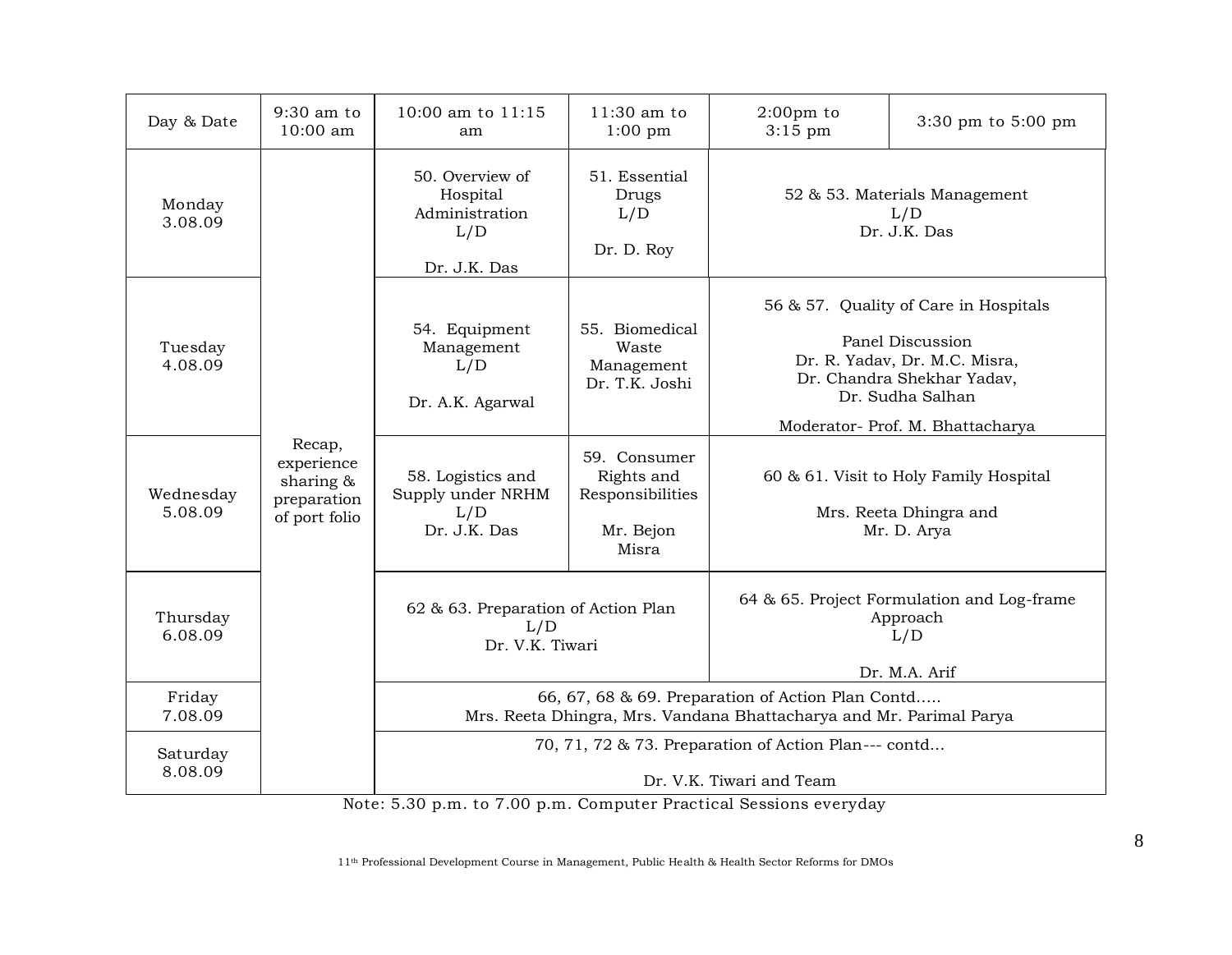| Day & Date            | 9:30 am to<br>10:00 am                                            | 10:00 am to 11:15 am                                                                                                                        | 11:30 am to<br>$1:00$ pm                                                              | $2:00 \text{pm}$ to<br>$3:15$ pm                                   | $3:30 \text{ pm}$ to $5:00 \text{ pm}$                                                                  |
|-----------------------|-------------------------------------------------------------------|---------------------------------------------------------------------------------------------------------------------------------------------|---------------------------------------------------------------------------------------|--------------------------------------------------------------------|---------------------------------------------------------------------------------------------------------|
| Monday<br>10.08.09    |                                                                   | 74. Overview of Public<br>Health<br>L/D                                                                                                     | 75. Role of AYUSH in<br><b>NRHM</b><br>L/D                                            | 76. Role of<br>Panchayat in Health<br>L/D                          | 77. Village Health and<br>Sanitation Committee<br>L/D                                                   |
|                       |                                                                   | Prof. D. Nandan                                                                                                                             | Dr. D. Katoch                                                                         | Dr. T Bir                                                          | Prof. M. Bhattacharya                                                                                   |
| Tuesday<br>11.08.09   |                                                                   | 78. ICDS and Convergence<br>in NRHM<br>L/D<br>Dr. Dinesh Paul                                                                               | 79. Trainings under<br>NRHM with<br>emphasis on ASHA<br>L/D<br>Dr. D. Baswal          | 80. Janani<br>Suraksha Yojana<br>L/D<br>Mr. P.K.<br>Mukhopadhyay   | 81. Population<br>Stabilization<br>L/D<br>Dr. Arvind Pandey                                             |
| Wednesday<br>12.08.09 | Recap,<br>experience<br>sharing &<br>preparation<br>of port folio | 82. FRU Functioning and<br>Constraints<br>L/D<br>Prof. K. Kalaivani                                                                         | 83. Basic and<br><b>Emergency Obstetric</b><br>Care<br>L/D<br>Dr. Himanshu<br>Bhushan | 84. Family Planning<br>Programme Updates<br>L/D<br>Dr. S.K. Sikdar | 85. Child Health<br>L/D<br>Dr. S. Saxena                                                                |
| Thursday<br>13.08.09  |                                                                   | 86 & 87. HMIS under NRHM<br>Dr. Rattan Chand and<br>Dr. V.K. Tiwari                                                                         |                                                                                       |                                                                    | 88 & 89. Monitoring and Evaluation of Health<br>Programmes<br>Mr. Parveen Srivastava & Dr. Sanjay Gupta |
| Friday<br>14.08.09    |                                                                   | 90. Managing Media<br>L/D<br>Dr. T. Mathiyazhagan                                                                                           |                                                                                       | 91, 92 & 93. Computer Preparation of District Action Plan          |                                                                                                         |
| Saturday<br>15.08.09  |                                                                   | 94, 95, 96 & 97. Computer Preparation of District Action Plan<br>Note: E.20 is in to 7.00 is in Committee Disorprised Constant organization |                                                                                       |                                                                    |                                                                                                         |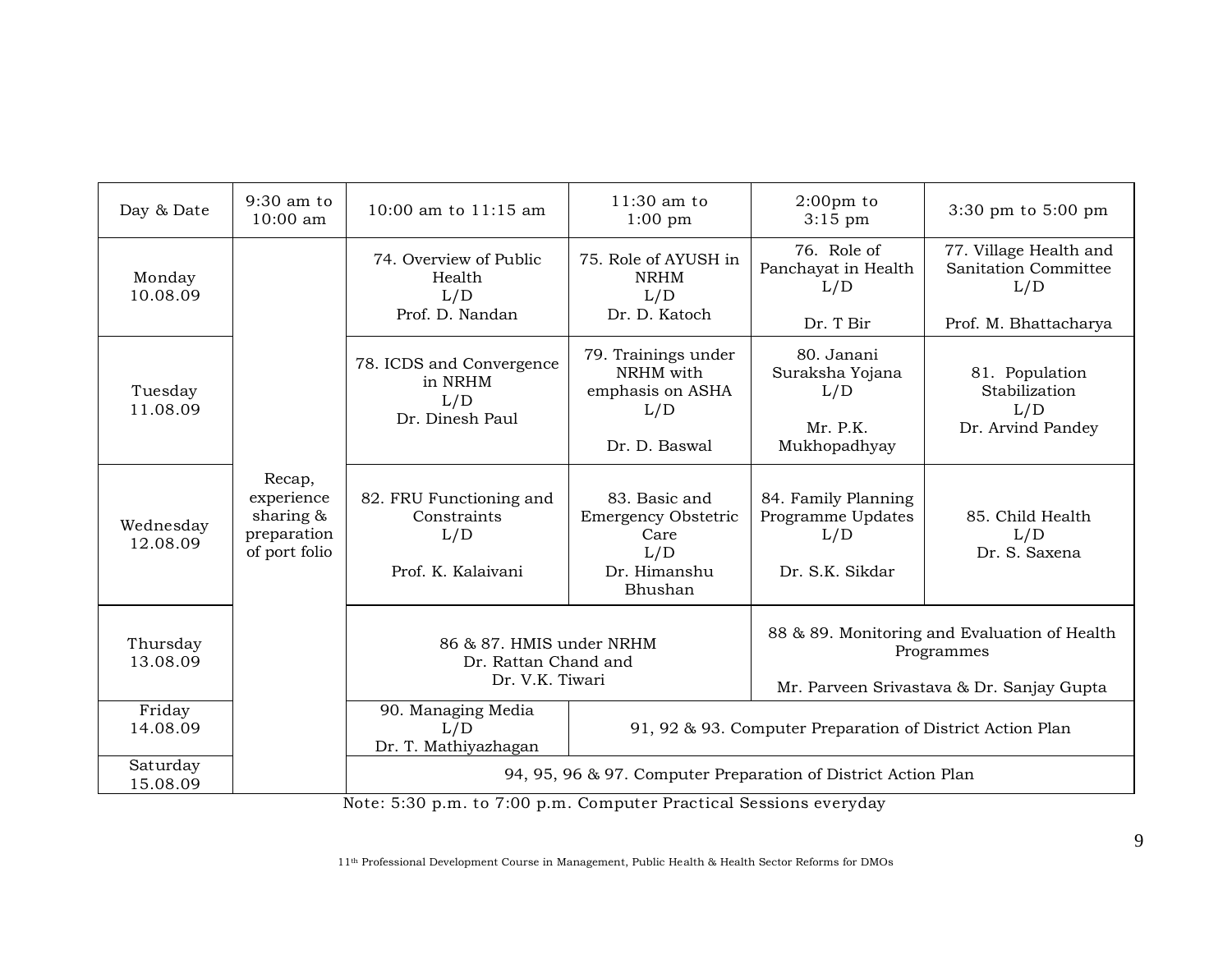| Monday<br>17.08.09   | At the Village-PRI, AWW, ANM & ASHA under NRHM and MPW (male)<br>Visit to sub-centre                                                                  |
|----------------------|-------------------------------------------------------------------------------------------------------------------------------------------------------|
|                      | At the PHC- (24 X 7 Services) & FRU                                                                                                                   |
|                      | Visit to CHC-BDO, BPM, NGO CDPO, Convergence, welfare schemes, Immunization,<br>resource mapping in health for planning, implementation of programmes |
|                      | Visit to the Distt. - DPMO, Public Health Laboratory, RKS                                                                                             |
|                      | Visit to the state - NRHM coordination & implementation, SPMU and Programme<br><b>Officers</b>                                                        |
| Saturday<br>22.08.09 | (to prepare a report and present at state level)                                                                                                      |

#### First Field Visit in a low performing state of Uttar Pradesh (17-8-09 to 22-8-09)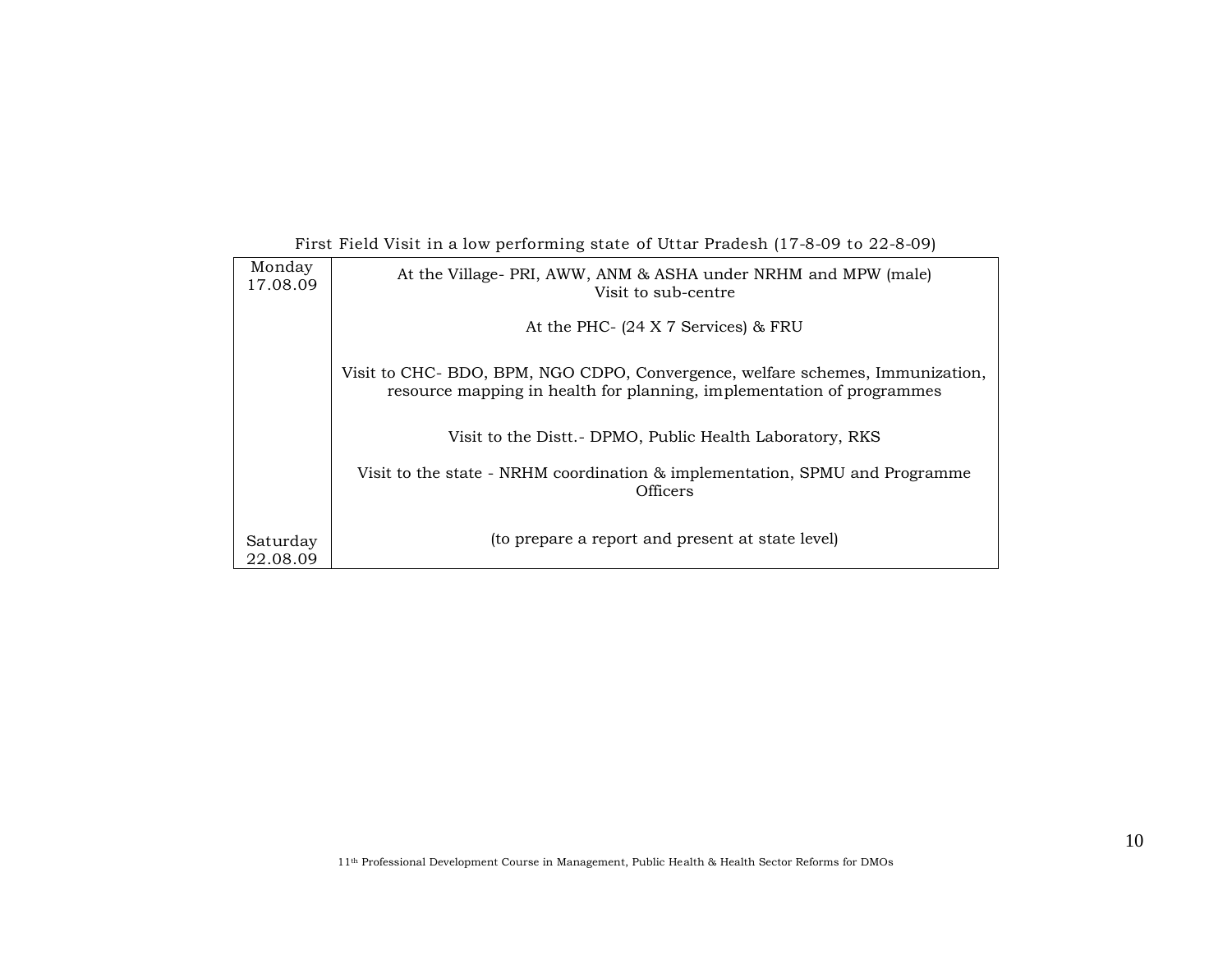| Day & Date            | 9:30 am to<br>$10:00$ am                     | $10:00$ am to<br>$11:15$ am                                                                                                                       | $11:30$ am to<br>$1:00$ pm | $2:00 \text{ pm}$ to $3:15 \text{ pm}$                                                    | 3:30 pm to 5:00 pm                                               |
|-----------------------|----------------------------------------------|---------------------------------------------------------------------------------------------------------------------------------------------------|----------------------------|-------------------------------------------------------------------------------------------|------------------------------------------------------------------|
| Monday<br>24.08.09    |                                              | 98 & 99. Biostatics & Indicators in<br>Health<br>$L/D$ & Exercises<br>Dr. Pushpanjali Swain &<br>Dr. M.H. Meitei                                  |                            | 100 & 101. Epidemiology Concept & Use<br>$L/D$ & Exercises<br>Prof. M. Bhattacharya       |                                                                  |
| Tuesday<br>25.08.09   |                                              | 102 & 103. IMNCI<br>$L/D$ & Exercises<br>Dr. S.V. Adhish                                                                                          |                            | 104 & 105. Epidemic Management<br>$L/D$ & Exercises<br>Prof. Deoki Nandan                 |                                                                  |
| Wednesday<br>26.08.09 | Recap,<br>experience                         | 106 & 107. IDSP<br>$L/D$ & Exercises<br>Dr. G. Singh                                                                                              |                            | 108 & 109. Community Needs Assessment and<br>Resource Mapping in RCH<br>Dr. Bindoo Sharma |                                                                  |
| Thursday<br>27.08.09  | sharing $\&$<br>preparation<br>of port folio | 110 & 111. Immunization<br>$L/D$ & Exercises<br>Dr. Renu Paruthi &<br>Prof. M. Bhattacharya                                                       |                            | 112. Role of Nutrition<br>in Public Health<br>L/D<br>Dr. Sheila Vir                       | 113. District Action Plan<br>under NRHM<br>L/D<br>Dr. Tarun Seem |
| Friday<br>28.08.09    |                                              | 115. Iodine<br>114. Strategy for<br>Deficiency<br>Polio Eradication<br>Disorder and<br>L/D<br>Vit 'A'<br>L/D<br>Dr. Sunil Bahl<br>Dr. Umesh Kapil |                            |                                                                                           | 116 & 117. Computer Practice                                     |
| Saturday<br>29.08.09  |                                              | 118, 119 & 120. Computer Practice<br><b>Computer Centre</b>                                                                                       |                            |                                                                                           |                                                                  |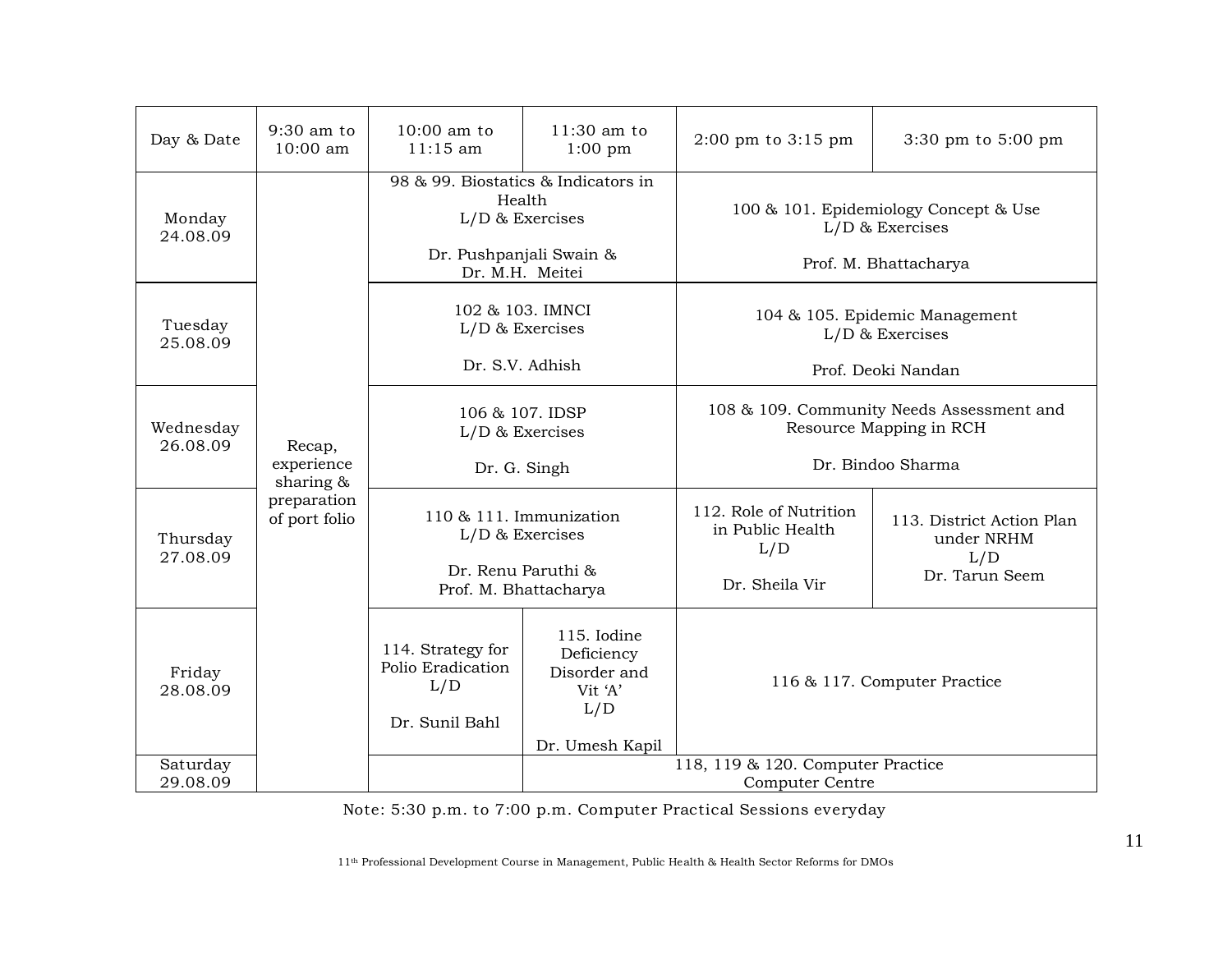| Day & Date           | 9:30 am to<br>$10:00$ am                                   | 10:00 am to 11:15<br>am                                                                                                                                         | 11:30 am to 1:00<br>pm       | $2:00 \text{ pm}$ to $3:15 \text{ pm}$                                                                                                       | $3:30 \text{ pm}$ to $5:00 \text{ pm}$                                       |
|----------------------|------------------------------------------------------------|-----------------------------------------------------------------------------------------------------------------------------------------------------------------|------------------------------|----------------------------------------------------------------------------------------------------------------------------------------------|------------------------------------------------------------------------------|
| Monday<br>31.08.09   |                                                            | 122. Leprosy<br>121. Non-<br>Elimination<br>Communicable<br>Programme<br>Diseases<br>L/D<br>L/D<br>Dr. P.L. Joshi<br>Dr. Sudhir Gupta                           |                              | 123. Mental Health<br>Programme<br>L/D<br>Dr. Manju Mehta                                                                                    | 124. Managing Bird Flu &<br>Chikunguniya<br>L/D<br>Dr. Randeep Guleria       |
| Tuesday<br>1.09.09   | Recap,                                                     | 125 & 126. TB & HIV/AIDS<br>Panel Discussion<br>Dr. L.S. Chauhan/<br>Dr. S. Venkatesh/<br>Dr. J.N. Banavaliker<br>Moderator Prof. M. Bhattacharya               |                              | 127. Vector Borne<br>Disease Control<br>Programme                                                                                            | 128. Computer Class                                                          |
| Wednesday<br>2.09.09 | experience<br>sharing $\&$<br>preparation<br>of port folio | 129 & 130. Quality of Care in Health Care<br>Panel Discussion<br>Dr. Dinesh Agarwal/ Dr. K.B. Singh/CMO<br>Prof. Deoki Nandan/<br>Moderator Dr. M. Bhattacharya |                              |                                                                                                                                              | 131 & 132. Disaster Preparedness & Management<br>L/D<br>Dr. A.K. Shrivastava |
| Thursday<br>3.09.09  |                                                            | 133 & 134. Overview of Health Sector<br>Reforms<br>L/D<br>Mr. J.P. Misra                                                                                        |                              | 135. E- Governance<br>L/D                                                                                                                    | 136. Overview of Financial<br>management under NRHM<br>L/D<br><b>MOHFW</b>   |
| Friday<br>4.09.09    |                                                            | 137 & 138. Health Care Financing<br>L/D and Discussion<br>Dr. Suparna S. Pachouri and Dr. K.S. Nair                                                             |                              |                                                                                                                                              | 139 & 140. Costing & Budgeting in a Project<br>$L/D$ & Exercises             |
| Saturday<br>5.09.09  |                                                            | $\sim$ 0.0<br>$\mathbf{r}$                                                                                                                                      | $\overline{z}$ 0.0<br>$\sim$ | 141, 142, 143 & 144. Computer Class<br>Computer Centre<br>$\mathbf{r}$ $\mathbf{r}$ $\mathbf{r}$ $\mathbf{r}$ $\mathbf{r}$<br>$\blacksquare$ | Dr. K.S. Nair & Mrs. Reeta Dhingra                                           |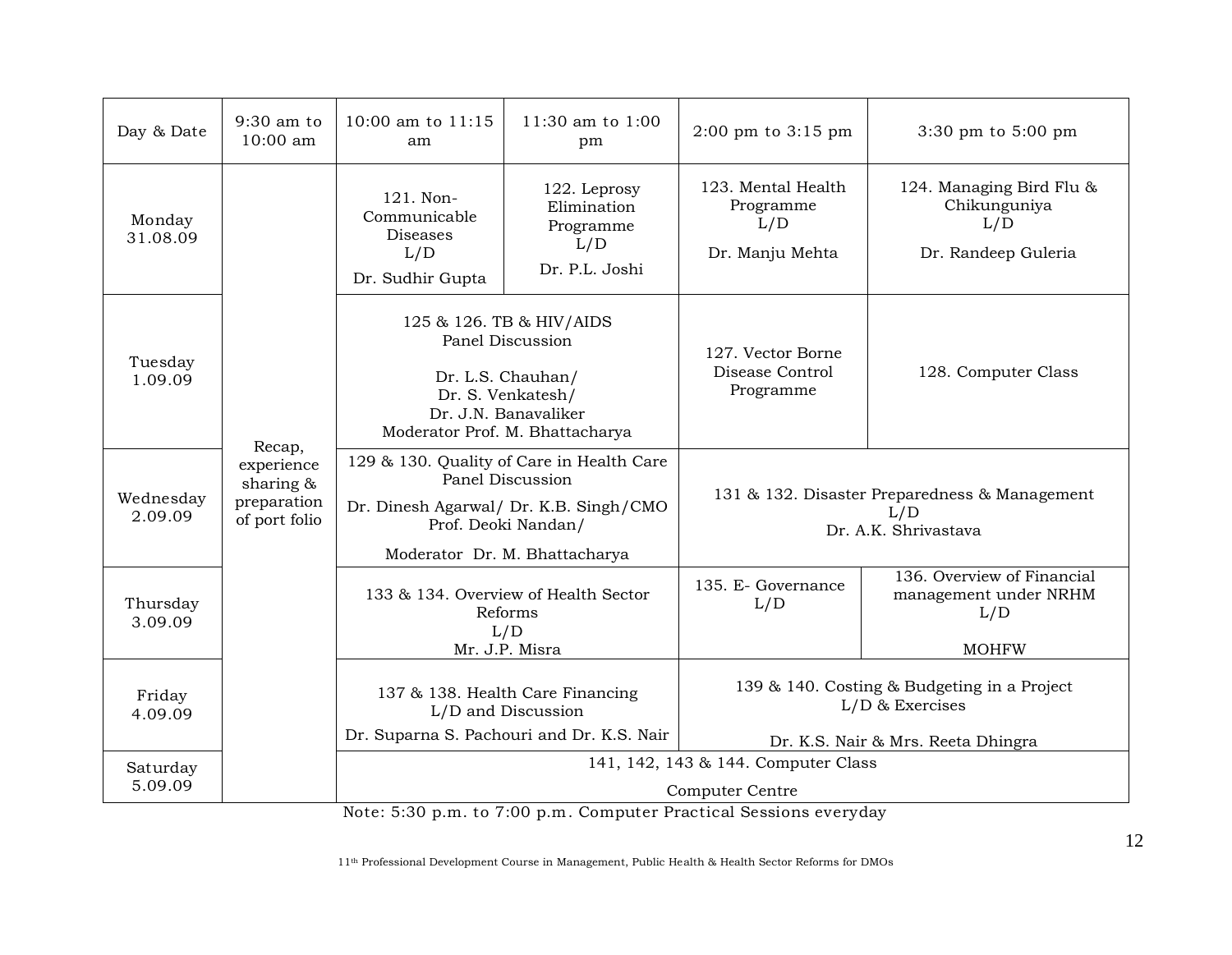| Sunday<br>$6-9-09$        | Departure for Gujarat/Tamil Nadu                                                                     |
|---------------------------|------------------------------------------------------------------------------------------------------|
| Monday<br>$7-9-09$        | Demonstration of various initiatives under NRHM                                                      |
| Tuesday<br>$8-9-09$       | State/ Distt. NRHM Unit/ SPMU                                                                        |
| Wednesday<br>$9 - 9 - 09$ | Financial Management – Fund Flow, PPP, Outsourcing, contracting/NGOs,<br><b>Accredited Hospitals</b> |
| Thursday<br>$10-9-09$     | Health Insurance Logistics & Supply and Drugs Distribution, IPHS                                     |
| Friday<br>$11 - 9 - 09$   | Approval of HMIS                                                                                     |
| Saturday<br>$12 - 9 - 09$ | Return                                                                                               |

#### Second Field Visit from 7-9-09 to 12-9-09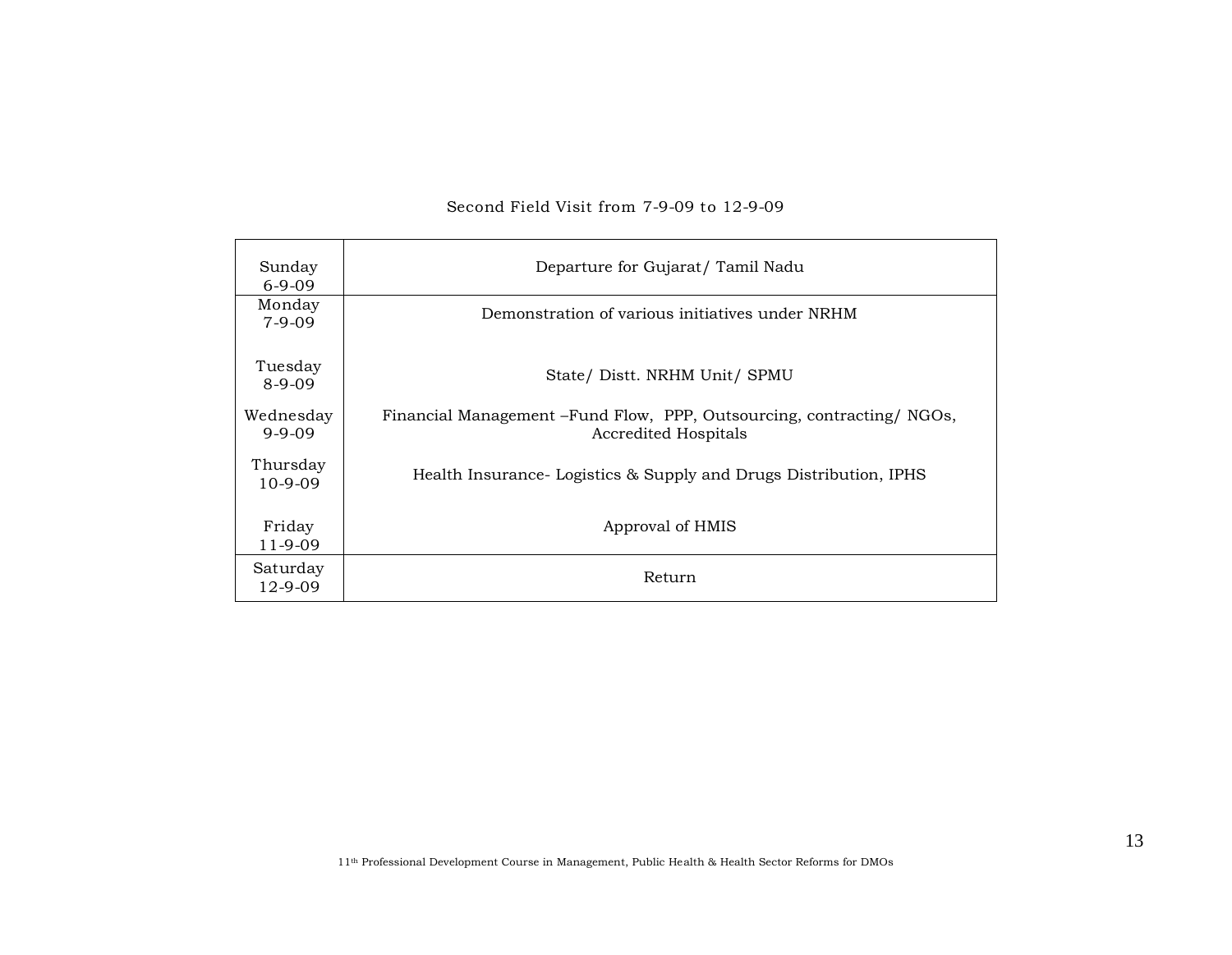| Day & Date           | $9:30$ am to<br>10:00 am                     | $10:00$ am to<br>$11:15$ am                                                                                         | 11:30 am to 1:00<br>pm                             | $2:00$ pm to<br>$3:15$ pm                                                   | $3:30$ pm to<br>$5:00$ pm                                  |
|----------------------|----------------------------------------------|---------------------------------------------------------------------------------------------------------------------|----------------------------------------------------|-----------------------------------------------------------------------------|------------------------------------------------------------|
| Monday<br>14-9-09    |                                              | 145. User Charges in<br><b>Public Health Services</b><br>L/D<br>Dr. K.S. Nair                                       | 146. Community<br>Health Insurance<br>L/D<br>GOI   | 147 & 148. Public Private Partnership<br>L/D<br>Dr. Sanjay Gupta            |                                                            |
| Tuesday<br>15-9-09   |                                              | 149. Accounting &<br>Auditing<br>$L/D$ & Exercises<br>Mr. Anoop Gupta                                               | 150. IEC in NRHM<br>L/D<br>Dr. T.<br>Mathiyazhagan |                                                                             | 151 & 152. Visit to NAZ Foundation                         |
| Wednesday<br>16-9-09 |                                              | 153 & 154. Gender Mainstreaming<br>Panel Discussion                                                                 |                                                    |                                                                             | 155 & 156. Systems Approach to Training<br>L/D             |
|                      |                                              | Dr. Dinesh Agarwal, Dr. Neena Raina,<br>Dr. Suneela Garg<br>Dr. Rajesh Mehta<br>Moderator Dr. Poonam Khattar        |                                                    |                                                                             | Dr. U. Datta                                               |
| Thursday<br>17-9-09  | Recap,<br>experience                         | 157. Office &<br><b>Disciplinary Procedures</b>                                                                     | 158. Managing<br>Medico Legal Cases                |                                                                             | 159 & 160. CPA & Medical Negligence<br>Panel Discussion    |
|                      | sharing $\&$<br>preparation<br>of port folio | L/D<br>Dr. S.K. Chaturvedi                                                                                          | L/D<br>Prof. S.K. Verma                            |                                                                             | Dr. M.C. Gupta/<br>Mrs. S. Ratna<br>Moderator Dr. U. Datta |
| Friday<br>18-9-09    |                                              | 161 & 162. PNDT & MTP Act<br>Panel Discussion<br>Dr. Dalal, Dr. Dhankar &<br><b>MOHFW</b><br>Moderator Dr. U. Datta |                                                    | 163. Programme for<br>Disabled and<br>Handicapped<br>L/D<br>Dr. H.C. Goyal  | 164. Geriatric Care<br>L/D<br>Prof. A.M. Khan              |
| Saturday<br>19-9-09  |                                              | $F \cap C$<br>$7.00 -$                                                                                              | $\sim$                                             | 165, 166, 167 & 168. Computer Class<br>Computer Centre<br>$-1 - -$<br>$-10$ |                                                            |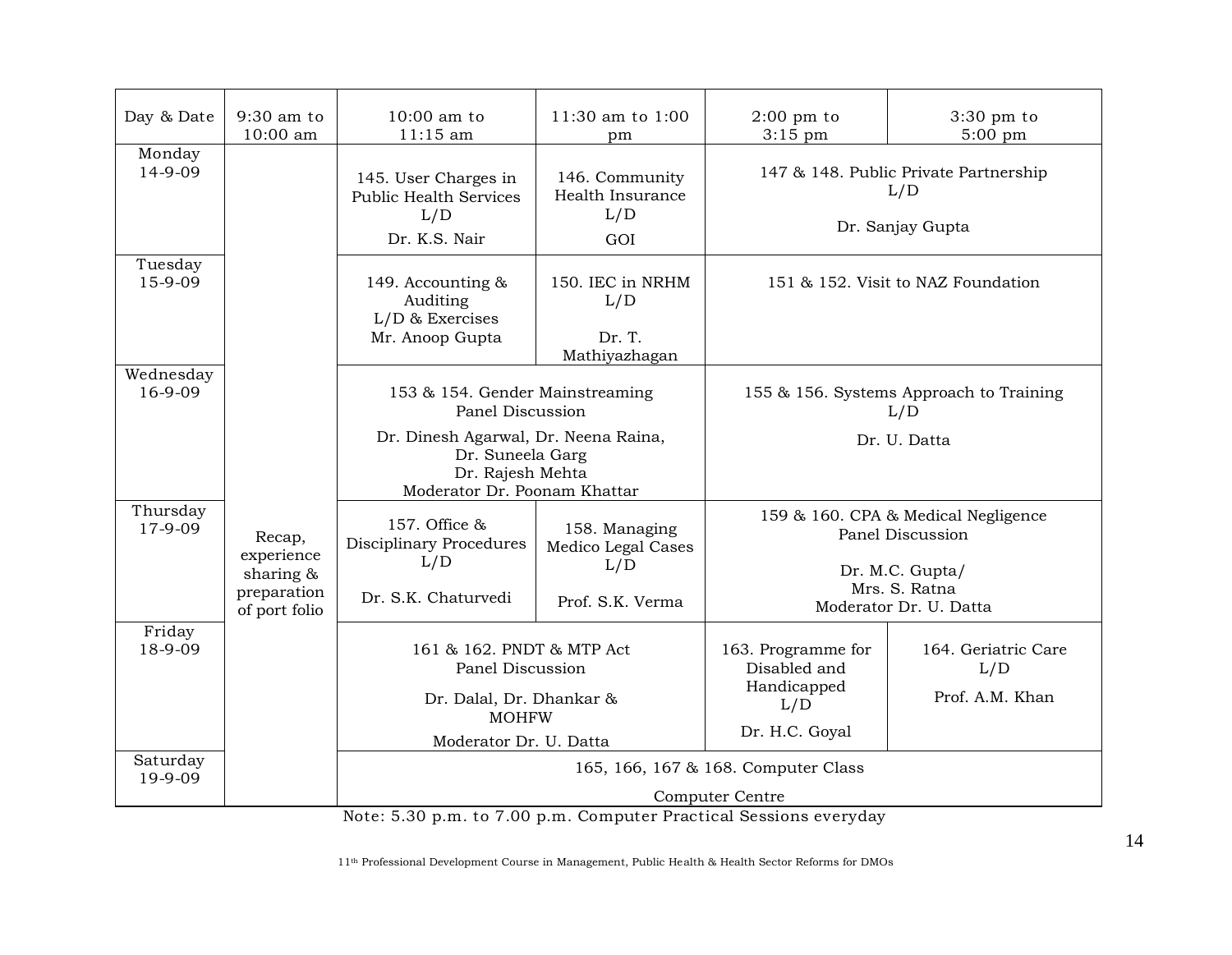| Day & Date               | $9:30$ am to<br>10:00 am                     | $10:00$ am to<br>$11:15$ am                                          | 11:30 am to 1:00 pm                                      | $2:00 \text{ pm to}$<br>$3:15$ pm | $3:30$ pm to<br>$5:00 \text{ pm}$                                               |  |
|--------------------------|----------------------------------------------|----------------------------------------------------------------------|----------------------------------------------------------|-----------------------------------|---------------------------------------------------------------------------------|--|
| Monday<br>$21 - 9 - 09$  |                                              | 169. Adolescent<br><b>Health Programmes</b><br>L/D<br>Dr. S. Menon   | 170. Tobacco<br>Initiatives<br>L/D<br>Dr. Poonam Khattar |                                   | 171. Preparation of finalization of<br>Action Plan<br><b>Coordinating Teams</b> |  |
| Tuesday<br>$22 - 9 - 09$ | Recap,<br>experience                         | 172, 173, 174 & 175. Preparation of Action Plan<br>Coordinating Team |                                                          |                                   |                                                                                 |  |
| Wednesday<br>23-9-09     | sharing $\&$<br>preparation<br>of port folio | 176, 177, 178 & 179. Presentation on Action Plan<br>All Faculty      |                                                          |                                   |                                                                                 |  |
| Thursday<br>24-9-09      |                                              |                                                                      | 180 & 181. Presentation on Action Plan<br>All Faculty    |                                   | 182 & 183. Computer Test                                                        |  |
| Friday<br>25-9-09        |                                              | 184 & 185. Post Course Evaluation<br>Department of E&T               |                                                          |                                   | Valedictory                                                                     |  |
| Saturday<br>26-9-09      |                                              | Distribution of Certificates & Wrap Up                               |                                                          |                                   |                                                                                 |  |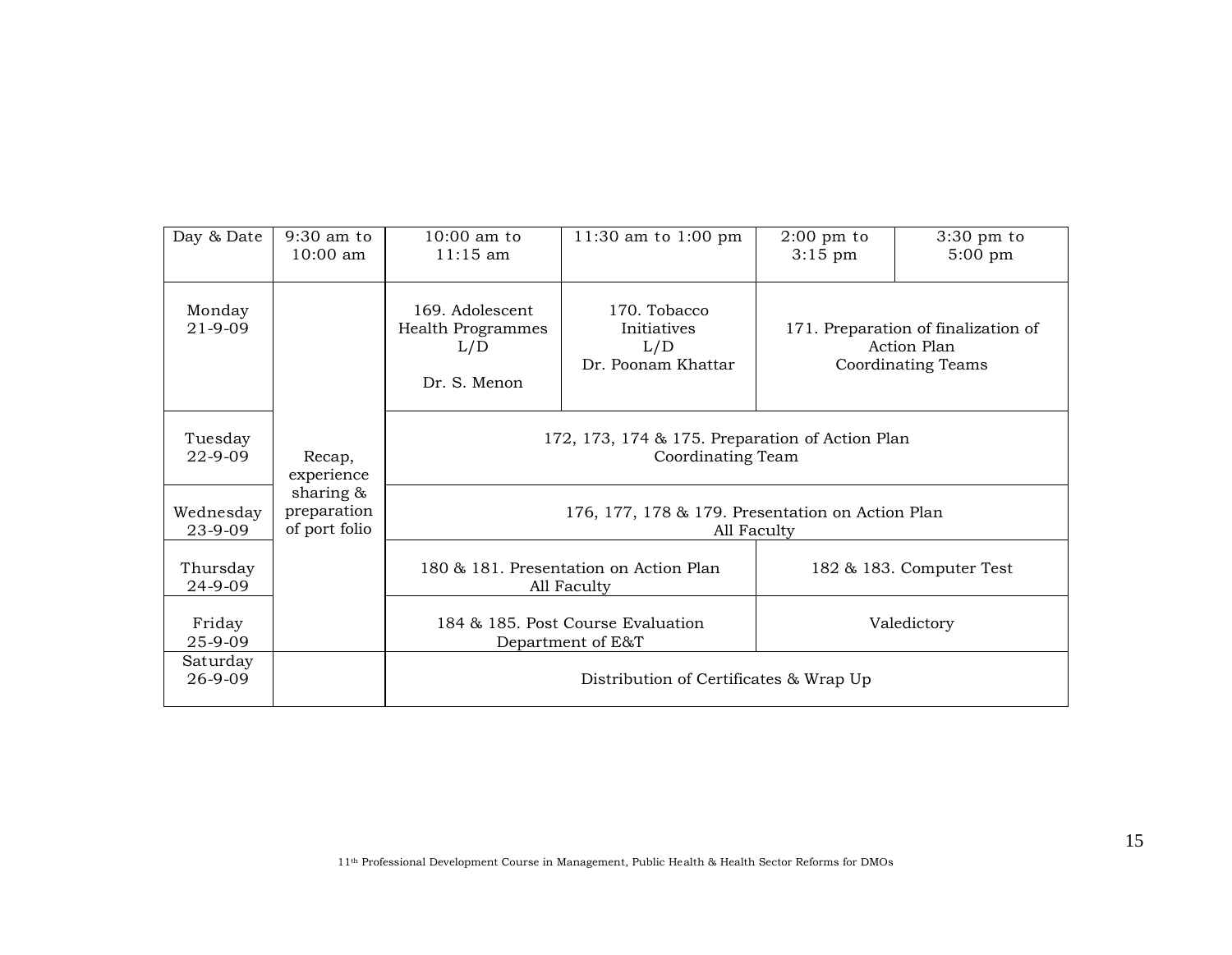#### Sessional Objectives

2. Pre Course Evaluation

At the end of the session, the participants should be able to: -

- i) List the expected learning from the co urse vis-à-vis their role in the field & their fears & expectations .
- 3. Overview of NRHM

At the end of the session, the participants should be able to: -

i) List the goals and strategy of NRHM.

ii) Identify approaches to operation alise the mission goals.

iii) Discuss problems in implementation.

4, 5, 6, 7, 8 & 9.

Organizational Behaviour Laboratory for Developing Self Understanding & Awareness

At the end of the session, the participants should be able to: -

i) List steps for self-improvement.

ii) Discuss the groups/individual behaviour dynamics.

10 & 11.

Overview of Management in Health Sector: Process, Functions and Skills of Management

At the end of the session, the participants should be able to: -

i) Describe the basic concepts of management .

ii) Describe the management, process & functions .

iii) Analyze issues related to management practices in context of health care delivery.

# 12. Best Management Practices

At the end of the session, the participants should be able to: i) To describe the best managerial practices and how these could be replicated in their own work place.

# 13. Human Resource Management

At the end of the session, the participants should be able to: -

- i) Describe the importance of human resource as being central to an organisation.
- ii) Discuss the difference between role and job and how to increase their role effectiveness.

# 14 & 15.

Motivation, Job Satisfaction and Work Procedure At the end of the session, the participants should be able to: i) Explain work motivation and the ways to motivate subordinates .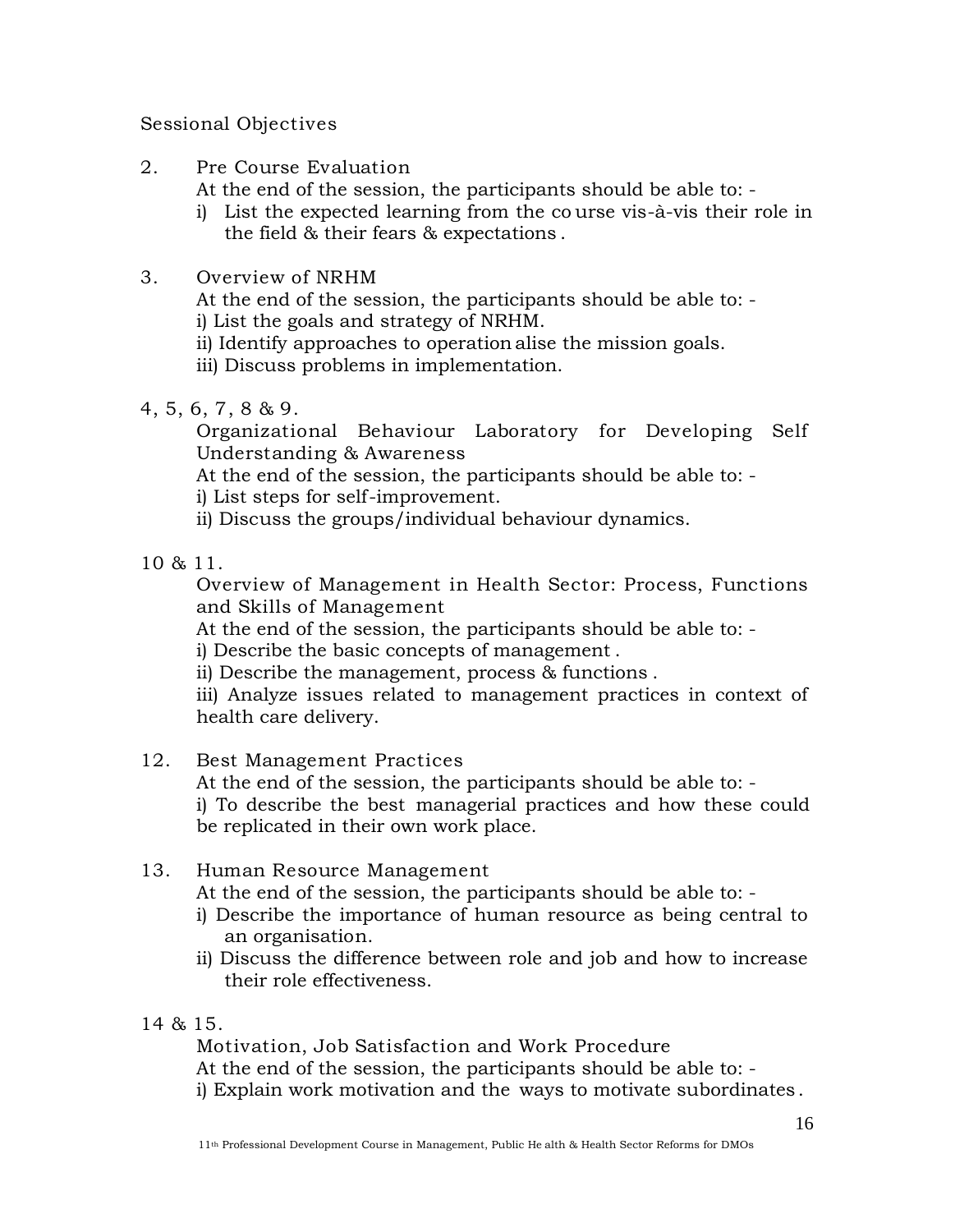ii) Describe how work motivation can be applied in a district health organization.

16 & 17.

Leadership Styles and Supportive Supervision

At the end of the session, the participants should be able to: -

i) Describe the various styles of leadership.

ii) Analyze their-own leadership style.

iii) Explain the concept, functions and styles of supervision.

iv) Describe the supervisory practices within a district health system.

v) Explain the ways of building a health team.

18 & 19.

Team Building and Management of Conflict At the end of the session, the participants should be able to: i) Discuss the process for identifying the causes of conflict. ii) Discuss the process of team building.

# 20. Stress Management

At the end of the session, the participants should be able to: -

i) Identify the factors related to stress .

ii) Discuss the various methods for reducing stress.

# 21. Orientation to NDC

At the end of the session, the participants should be able to: i) To access literature in the library and on the net for knowledge gain.

# 26 & 27.

Negotiation Skills

At the end of the session, the participants should be able to: i) Describe how to set up a negotiation process to avoid conflict. ii) Describe how to use arbitration in th e negotiation process.

# 28 & 29.

Managerial Problem Analysis & Decision Making At the end of the session, the participants should be able to: i) Describe the concept of managerial problem analysis . ii) Discuss the steps in managerial problem analysis . iii) Explain the steps for performance improvement.

# 30. Management of Change in the Health Sector At the end of the session, the participants should be able to: i) Discuss the need for a change in an organisation.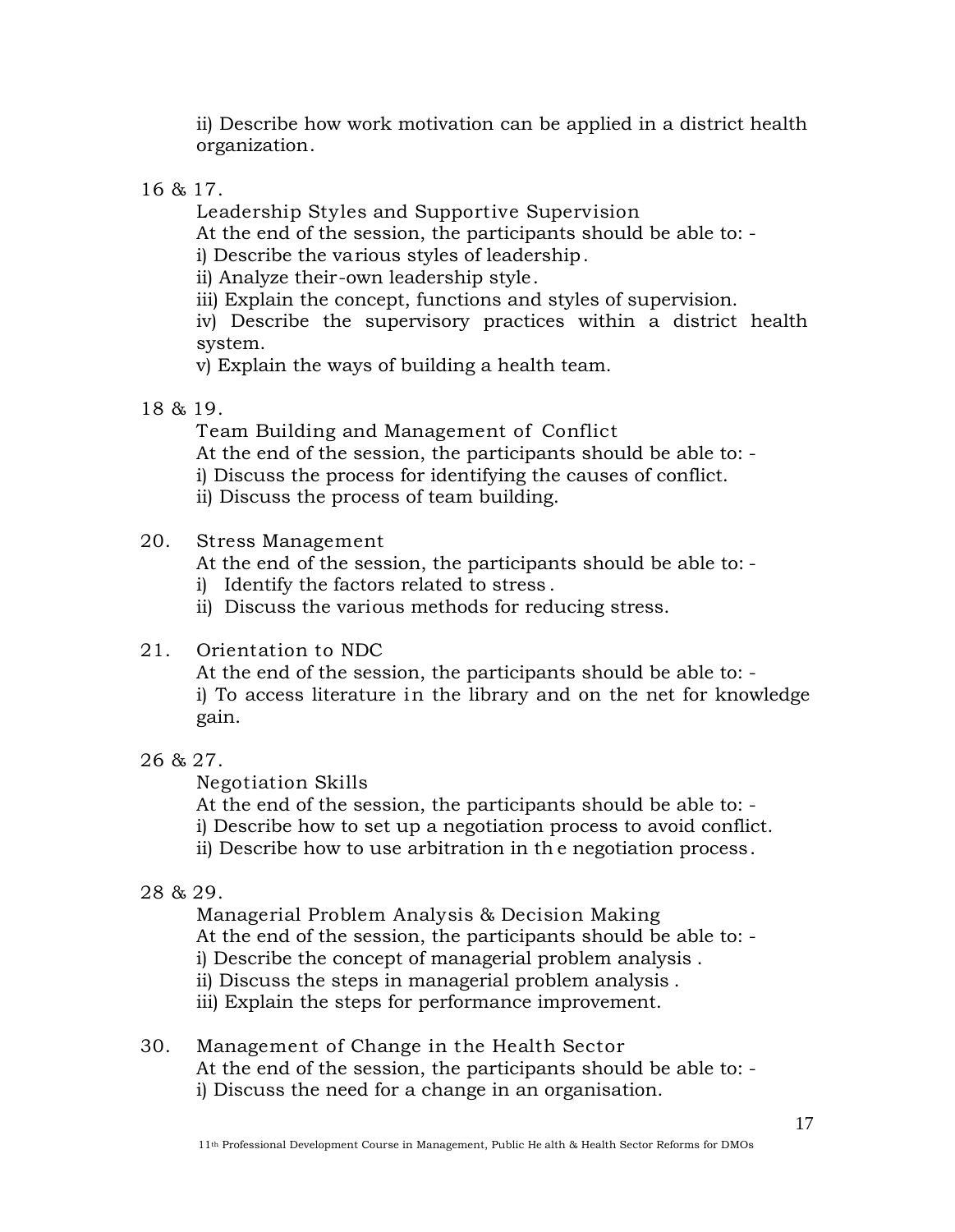ii) Explain the mechanisms for i mplementing changes effectively. iii) Discuss barriers to change.

31 & 32.

Managing Data and Interpretation At the end of the session, the participants should be able to: i) List the sources of data for health planning at local level . ii) Discuss the important data points. iii) Describe the methods of data interpretation and presentation.

33. GIS in Health

At the end of the session, the participants should be able to: i) Discus the use of GIS in Health Sector .

34. IEC in NRHM

At the end of the session, the participants should be able to: i) Describe need for IEC.

ii) Discuss the various IEC packages available under NRHM and the strengths and weaknesses.

### 35-39.

IEC & BCC – Applied in Health Settings

At the end of the session, the participant s should be able to:-

i) Discuss IEC & BCC in health sector.

ii) Discuss the process of BCC.

40 & 41.

Strategic Communication in Health

At the end of the session, the participants should be able to: -

i) Describe the strategic communication in NRHM .

ii) Discuss the various methods of communication suited for different stakeholders.

### 42-45.

PLA/ PRA Practice in the Field

At the end of the session, the participants should be able to: -

i) Explain the concept of PLA/PRA.

ii) Describe the various methods of PLA/PRA.

iii) Discuss the use of PLA/PRA for enhancing community participation.

50. Overview of Hospital Administration

At the end of the session, the participants should be able to: -

i) Discuss the different aspects of Hospital Administration .

ii) Describe the concept of Quality care as a central initiative .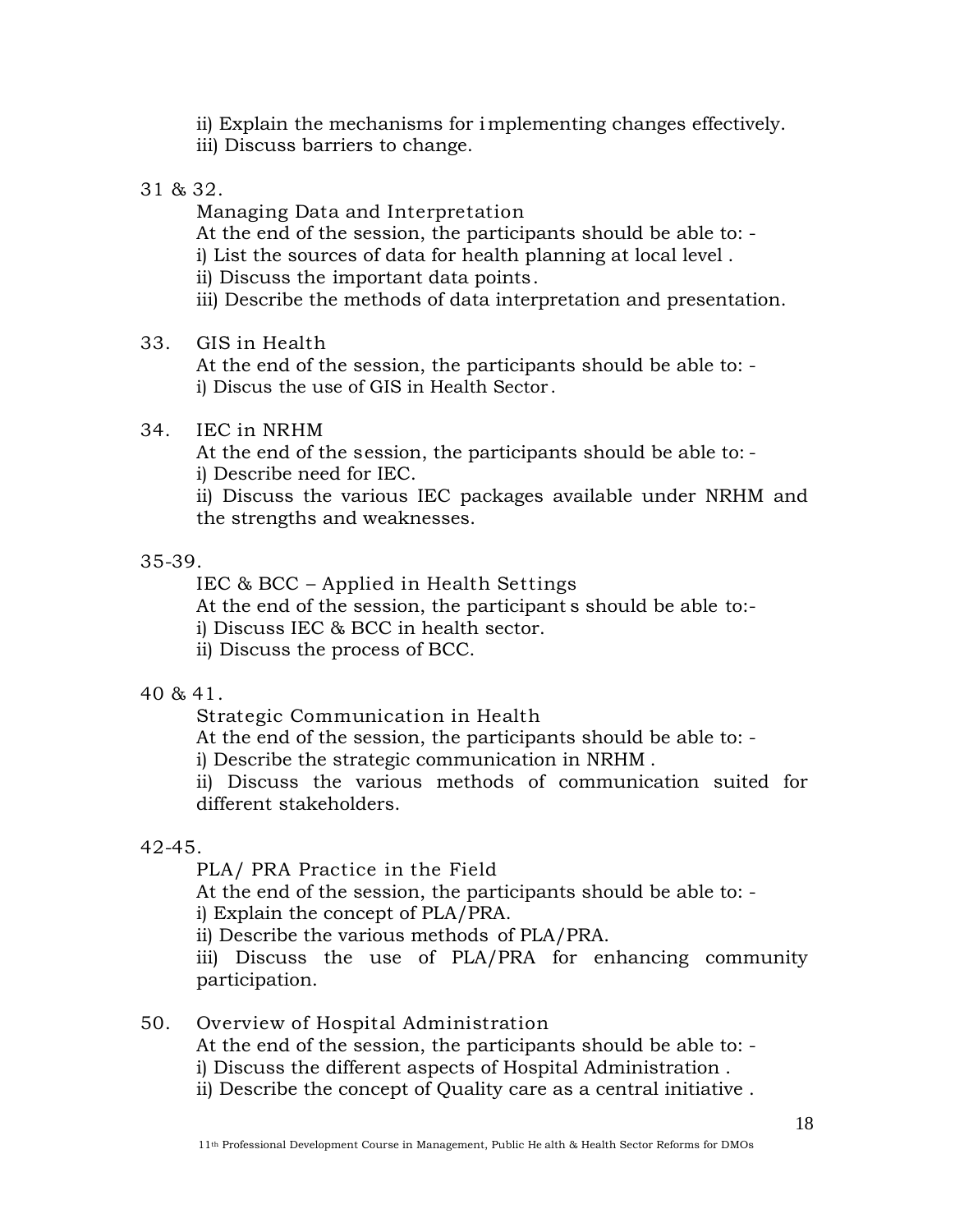- iii) Describe the Economical House keeping practices .
- 51. Essential Drugs

At the end of the session, the participants should be able to: -

i) Discuss the Fundamentals of Logistical practices .

- ii) Identify the Essential drug lists in use .
- iii) Describe the Rational use of drugs .
- iv) List steps in weeding out banned formulations from market .

### 52 & 53.

Materials Management

At the end of the session, the participants should be able to: -

i) Describe the importance of the cycle of material management .

ii) Discuss the importance of using modern scientific method for materials management.

iii) Discuss various techniques of materials management including Inventory Control techniques.

54. Equipment Management

At the end of the session, the participants should be able to: i) Describe the importance of purchasing, keeping inventory and maintaining equipment at district level.

ii) Discuss the importance of condemnation procedure in their organisations and the required changes.

55. Biomedical waste management

At the end of the session, the participants should be able to: -

i) Describe the set-up for Biomedical Waste Management.

ii) Discuss the issues related to Biomedical Waste Management in rural & urban areas.

56 & 57.

Quality of Care in Hospitals At the end of the session, the participants should be able to: i) Discuss the concept of quality. ii) Describe the various processes for ensuring quality in hospitals.

- 58. Logistics and Supply unde r NRHM At the end of the session, the participants should be able to: i) Discuss the principles of logistics and supply. ii) Describe the procedures for implementation.
- 59. Consumer Rights and Responsibilities At the end of the session, the particip ants should be able to: i) Discuss the rights & responsibilities of consumers.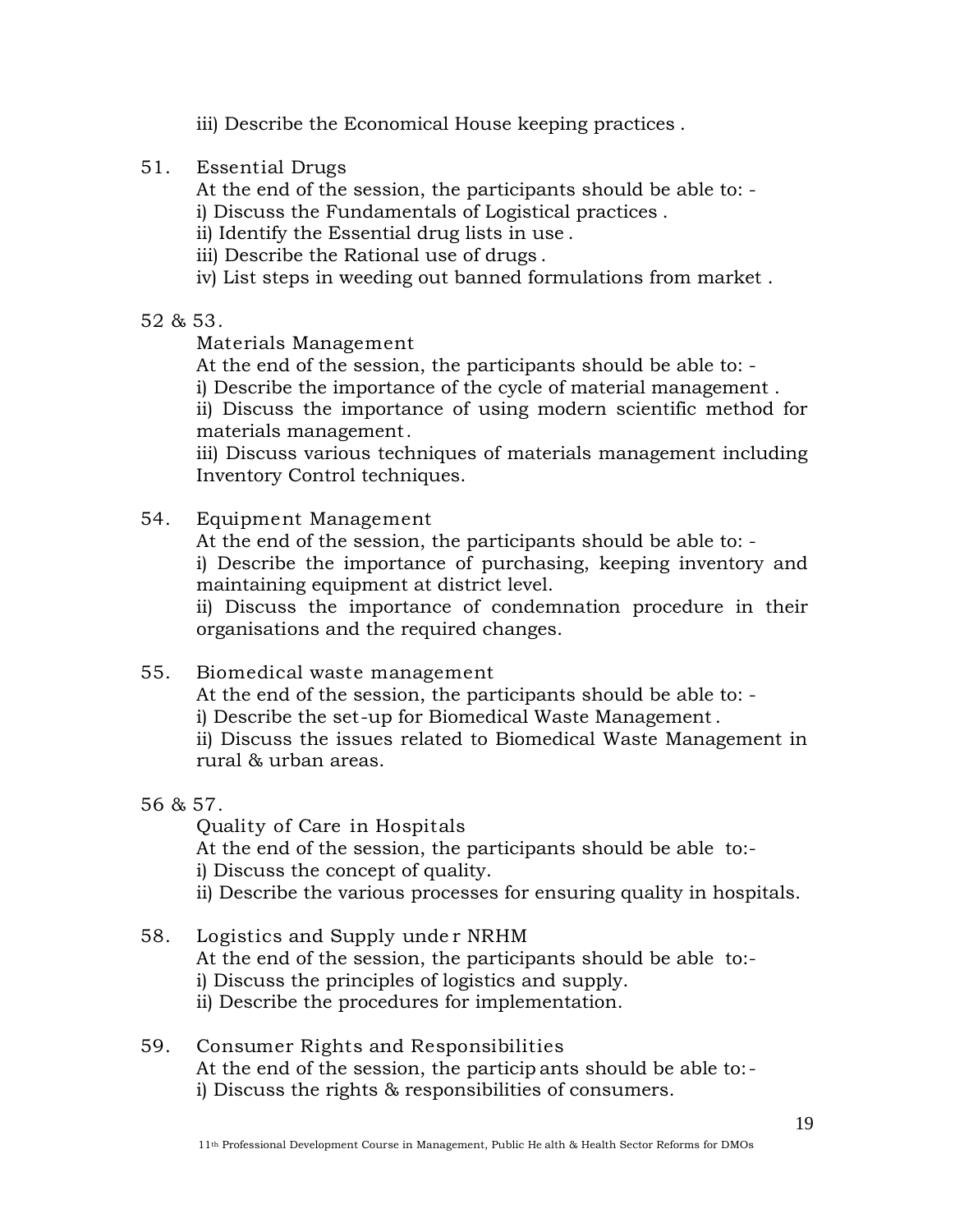ii) Explain ways of consumer education.

iii) Describe role of quality services in utilization of health services.

60 & 61.

Visit to Holy Family Hospital

At the end of the session, the participants should be able to: -

i) Describe the various functional areas in hospital.

ii) Discuss the quality of services provided.

62 & 63 and 66 - 73.

Preparation of Action Plan

At the end of the session, the participants should be a ble to:-

i) Identify the problem in their work place.

ii) Diagnose the causes of the problem.

iii) Frame goals, objectives and strategies.

iv) Prepare an action plan.

64 & 65.

Project Formulation and Log Frame Approach

At the end of the session, the participants should be able to:-

i) Explain the concept of Log Frame Approach and need .

ii) Identify a health problem in their own district and prepare a project using the Log Frame Approach .

### 74. Overview of Public Health

At the end of the session, the participants should be able to: i) Discuss the comparative dimensions of personal health vis -à-vis community health.

ii) Discuss the various public health activities.

- 75. Role of AYUSH in NRHM At the end of the session, the participants should be abl e to: i) Discuss the role of AYUSH under NRHM. ii) Describe the current status.
- 76. Role of Panchayat in Health At the end of the session, the participants should be able to: i) Describe the role of PRI in health. ii) Discuss the constraints in impl ementing health programme s.
- 77. Village Health and Sanitation Committee At the end of the session, the participants should be able to: i) Describe the role of VHSC.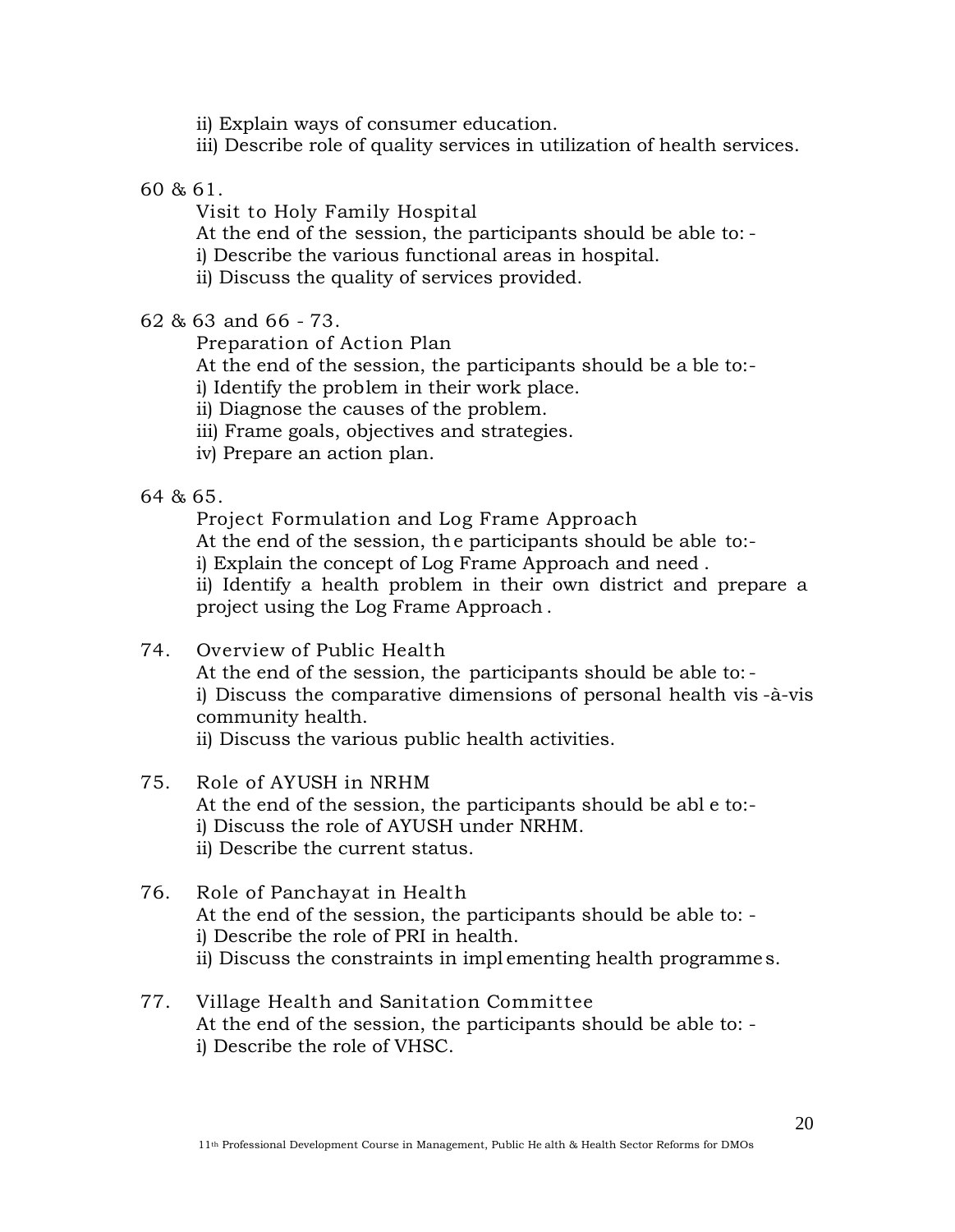- 78. ICDS and Convergence in NRHM At the end of the session, the participants should be able to:-
	-
	- i) Identify the role of sectors for convergence .
	- ii) Explain the mechanism for coordination and convergence .
	- iii) Describe the coordinate activities under NRHM.
- 79. Trainings under NRHM with Emphasis on ASHA At the end of the session, the participants should be able to: i) Enumerate the kind of training under NRHM.
	- ii) Discuss the National Training Strategy.
	- iii) Discuss the training components of ASHA .
- 80. Janani Suraksha Yojana At the end of the session, the participants should be able to: i) Explain the concept of JSY. ii) Describe the implementation of JSY . iii) Discuss the problems in implementation.
- 81. Steps in Population Stabilization At the end of the session, the participants should be able to: i) Discuss the components of the Populat ion policy 2000 and operationalization. ii) Describe the population stabilization processes followed under NRHM.
- 82. FRU Functioning and Constraints At the end of the session, the participants should be able to: i) Discuss the current status of FRUs. ii) Describe the processes for improvement.
- 83. Basic and Emergency Obstetric Care At the end of the session, the participants should be able to: i) Understanding the underlying causes of high MMR in India. ii) Appreciating the efforts being made unde r NRHM to address the important causes of high maternal mortality. iii) The list of remedial interventions to take care of the important causes of maternal mortality.
- 84. Family Planning Programme Updates At the end of the session, the participants shoul d be able to: i) Discuss the various Family Welfare methods. ii) Describe the constraints in success of Family Planning Programme.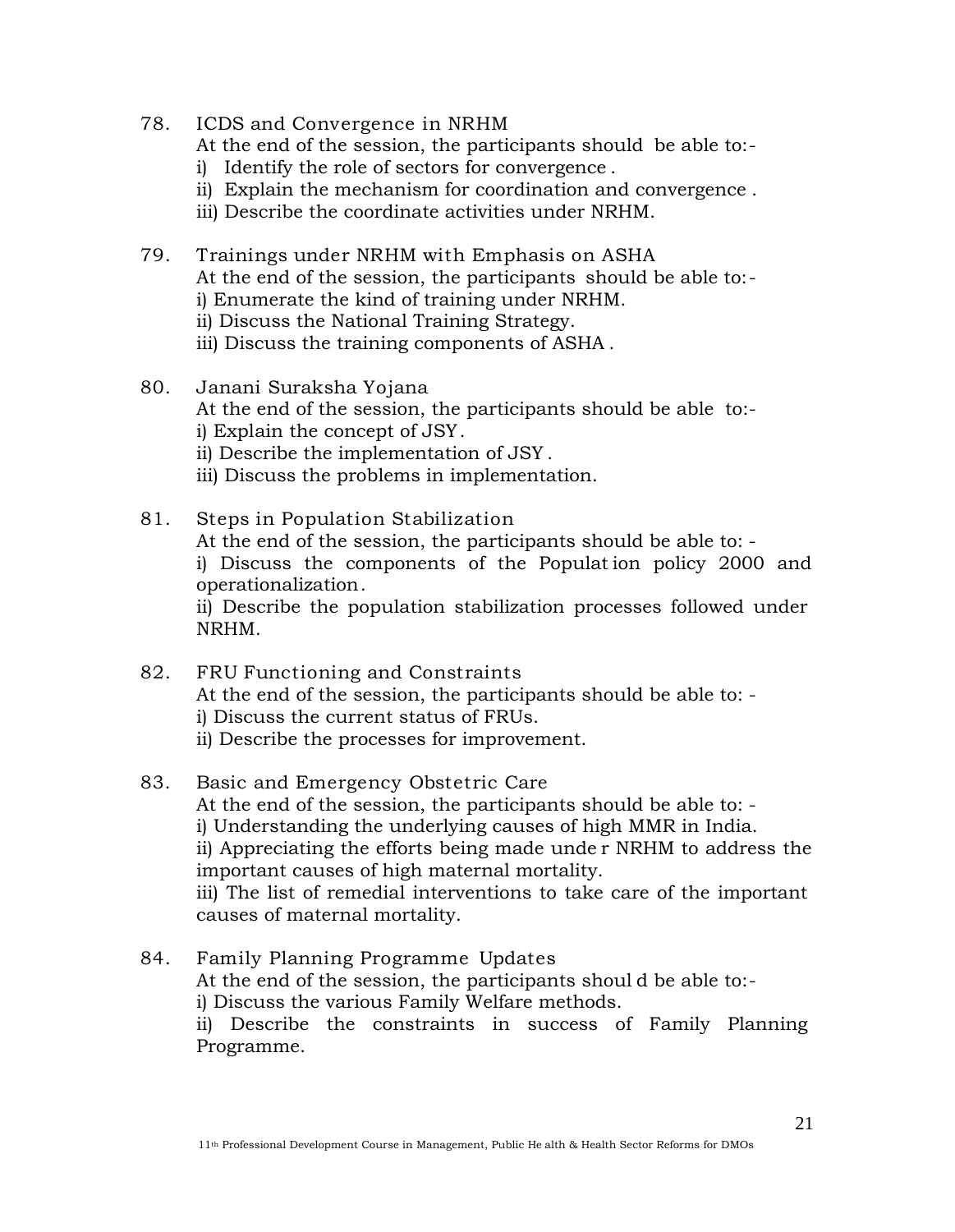#### 85. Child Health

At the end of the session, the participants should be able to: i) Explain the various initiatives for c hild health. ii) Discuss the barriers to implementation.

86 & 87.

HMIS under National Rural Health Mission

At the end of the session, the participants should be able to:-

i) Describe the sources of data and current HMIS.

ii) Discuss problems in imple mentation and strategies for improvement.

88 & 89.

Monitoring & Evaluation of Health Programme

At the end of the session, the participants should be able to: -

i) Assess the progress of the health programme as per guidelines .

- ii) Ascertain if any time/cost over run.
- iii) Decide next course of action.

#### 90. Managing Media

At the end of the session, the participants should be able to: i) Explain the significance of managing media.

ii) Describe the methods for managing media.

#### 98 & 99.

Biostatics and Indicators in Health

At the end of the session, the participants should be able to: -

i) Describe the concepts of bio statistics for use a DMO .

ii) Discuss the various health indicators and the interpretation.

### 100 & 101.

Epidemiology Concept and Uses

At the end of the session, the participants should be able to: -

i) Explain the concept of epidemiology and its use in management.

ii) Describe the various types of epidemiological approaches for identifying health/disease problems.

### 102 & 103.

IMNCI

At the end of the session, the participants should be able to: -

i) Describe the contents of IMNCI .

ii) Recognise the role of this programme in reducing infant and child mortality.

ii) Plan for its integration in existing Health Care system .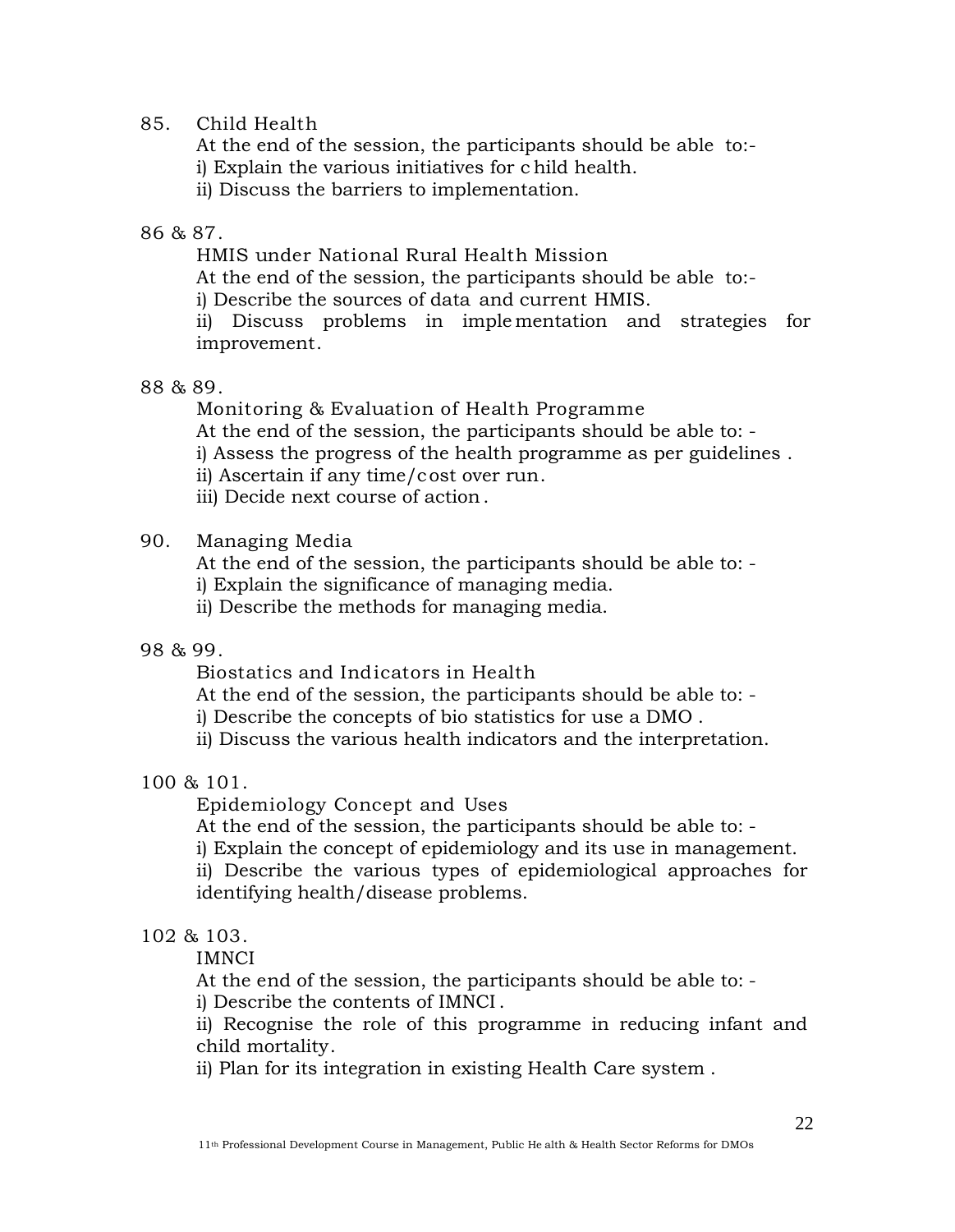#### 104 & 105.

Epidemic Management

At the end of the session, the participants should be able to: -

i) Enumerate the steps for epidemic management.

ii) Explain the responses for controlling epidemics of communicable diseases.

### 106 & 107.

IDSP

At the end of the session, the pa rticipants should be able to: i) Discuss organization and functions of the Integrated Disease Surveillance Project.

### 108 & 109.

Community Needs Assessment and Resource Mapping in RCH At the end of the session, the participants should be able to: i) Describe the importance of CNA Approach.

ii) Identify steps in CNA approach & resource mapping.

iii) Discuss use of the data generated from CNA approach & resource mapping.

### 110 & 111.

Immunization

At the end of the session, the participants should be able to:-

i) Describe the status and the strengths and weakness in the programme.

ii) Discuss the recent changes in strategy and how to implement.

# 112. Role of Nutrition in Public Health

At the end of the session, the participants should be able to: i) Discuss the status of malnutrition in the county .

ii) Describe the various nutritional programs in the country.

### 114. Strategy for Polio Eradication

At the end of the session, the participants should be able to: i) Describe the methods and signific ance of surveillance in Polio Eradication Programme. ii) Discuss the problems in implementation & process of

monitoring.

### 115. Iodine Deficiency Disorder and Vit 'A'

At the end of the session, the participants should be able to: i) Discuss current situation of iodine deficiency disorders in India and causes.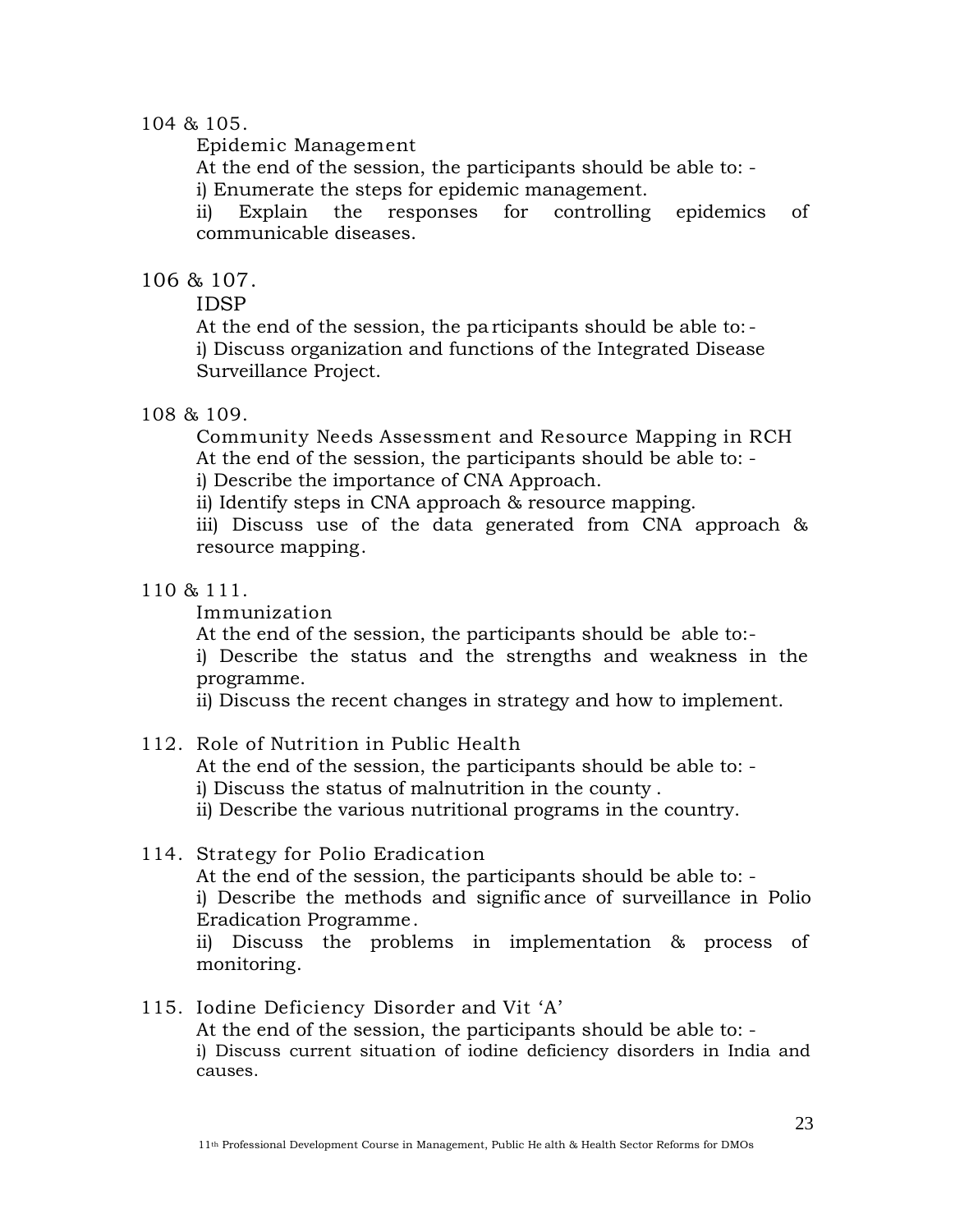ii) Describe the magnitude of Vitamin 'A' deficiency disorder and nutritional blindness in India. iii) Enlist the doses & schedule for treatment of nutritional blindness and Vitamin 'A' prophylaxis. iv) Discuss challenges in implementation.

- 121. Non Communicable Disease & Control Programmes At the end of the session, the participants should be able to: i) Describe the status of NCD in the country. ii) Discuss the Non Communicable Diseases c ontrol strategies and progress.
- 122. Leprosy Elimination Programme At the end of the session, the participants should be able to: i) Describe current status of leprosy. ii) Discuss the strategy for elimination of leprosy.
- 123. Mental Health Programme At the end of the session, the participants should be able to: i) Discuss the mental health programme in the country.
- 124. Managing Bird Flu & Chikunguniya At the end of the session, the participants should be able to: i) Describe the Epidemiology of bird flu and chikunguniya. ii) Discuss the measures for control.
- 125 & 126.

TB & HIV/AIDS

At the end of the session, the participants should be able to: i) Describe the programs for TB and HIV/AIDS .

ii) Discuss the link between the two diseases and areas of administrative convergence .

- 127. Integrated Vector Borne Disease Control Programme At the end of the session, the participants should be able to: i) Discuss the activities being undertaken under IVBDCP and the strengths and weakness in the programme.
- 129 & 130.

Quality of Care in Health Care

At the end of the session, the participants should be able to:-

i) Describe the concepts of quality.

ii) Discuss constraints in implementation of Quality in Health care and measures to improve them.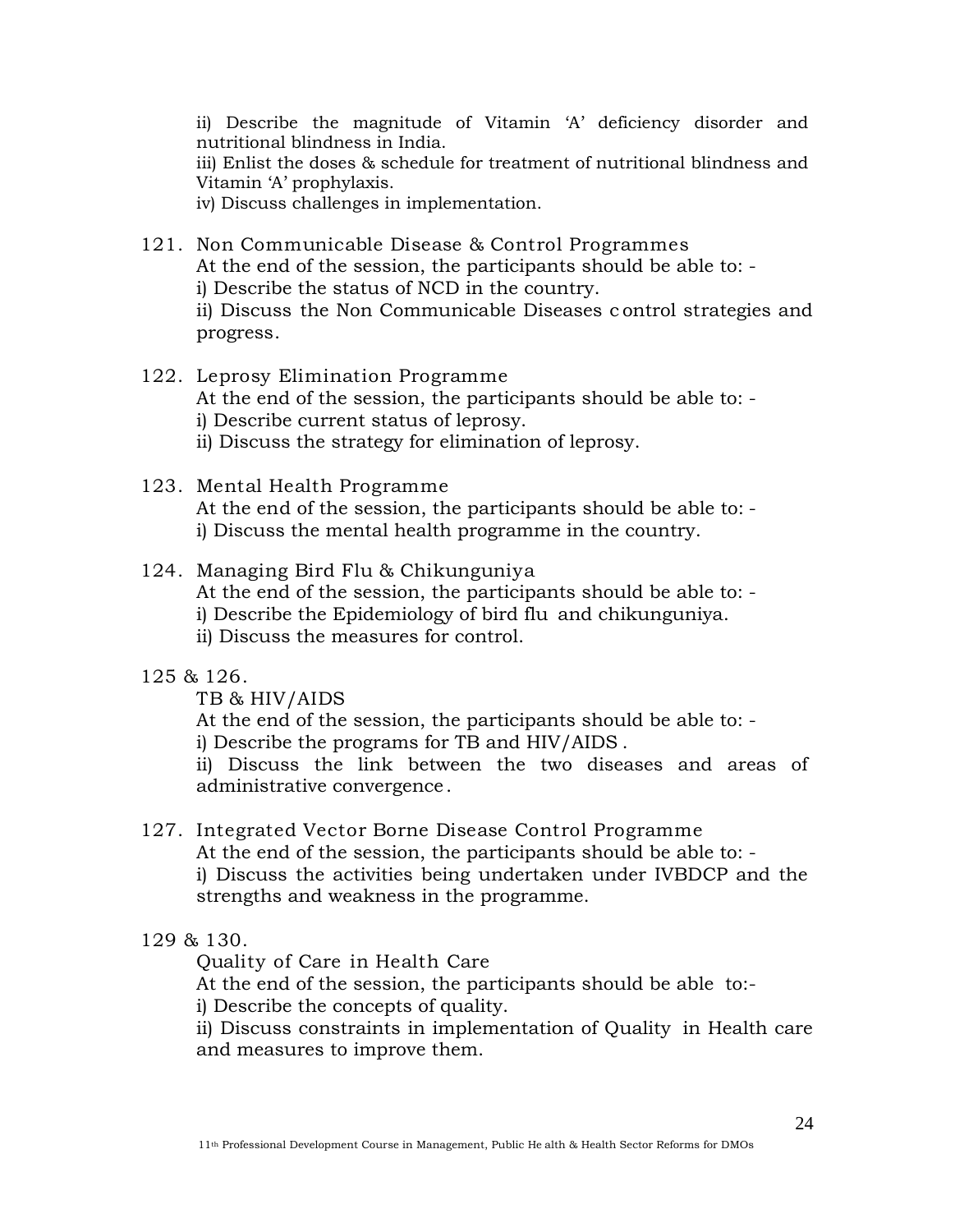#### 131 & 132.

Disaster Preparedness & Management

At the end of the session, the participants should be able to:-

i) List the various events and disasters, which require preparedness.

ii) Describe the contingency plans for managing them .

#### 133 & 134.

Overview of Health Sector Reforms

At the end of the session, the participants should be able to: -

i) List the major health sector reforms .

ii) Discuss the various Health Sector Reforms and their implementation status.

### 135. E-Governance

At the end of the session, the partic ipants should be able to: i) Discuss the importance and methods of E -Governance.

### 136. Overview of Financial Management under NRHM

At the end of the session, the participants should be able to: i) Describe the main financial procedure carried out at district levels.

ii) Describe how to control finances by forward planning.

#### 137 & 138.

Health Care Financing

At the end of the session, the participants should be able to: -

i) Describe the concept of health care financing.

ii) Describe alternative way s of financing in workplace.

iii) List out the main thrust areas of these policies.

iv) Discuss the status of implementation of these policies.

### 139 & 140.

Costing & Budgeting in a Project

At the end of the session, the participants should be able to: -

i) Describe the costing of various activities.

- ii) Describe different types of budgeting procedures.
- iii) Discuss performance based budgeting.

### 145. User Charges in Public Health Service

At the end of the session, the participants should be able to: i) Discuss the implementation and advantages of user charges . ii) The functioning of Rogi Kalyan Samiti for utilization of user charges.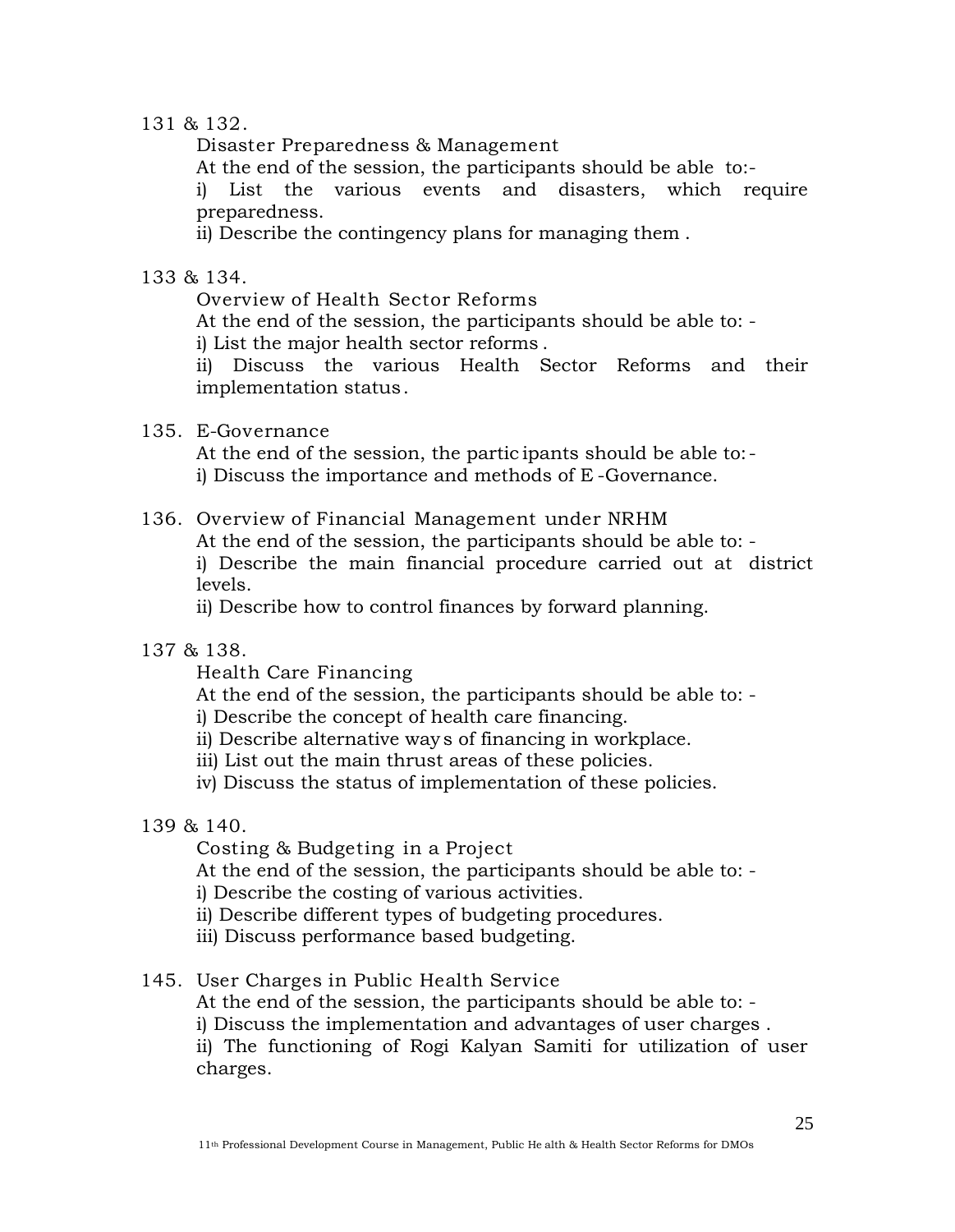146. Community Health Insurance

At the end of the session the participants should be able to: -

i) Appreciate the need for insurance cover to avoid indebtness due to illness/treatments.

ii) Explain concept of risk pooling.

#### 147 & 148.

Pubic-Private-Partnership

At the end of the session, the participants should be able to: -

i) Describe importance of public – private partnerships.

ii) Describe mechanisms to develop public private partnerships.

### 149 & 150.

Accounting & Auditing

At the end of the session, the participants should be able to: -

i) Describe the main financial procedures carried out at district levels.

ii) Describe how to maintain accounts and to make UCs, SOEs etc.

### 151 & 152.

Use of Computer MS Excel

At the end of the session, the participants should be able to: -

i) Explain the use of computer for managing finances ( MS excel).

### 153 & 154.

Gender Mainstreaming

At the end of the session, the participants should be able to: -

i) Describe the concept of gender sensitivity .

ii) Discuss the means for mainstreaming.

### 155 & 156.

Systems Approach to Training

At the end of the session, the participants shoul d be able to: i) Discuss the methods for assessing training need and conducting trainings in health sector.

### 157. Office Disciplinary Procedures

At the end of the session, the participants should be able to: i) Describe the shortcomings in functioning of an office.

ii) Describe the steps in implementing disciplinary procedures.

iii) Describe various vigilance procedures.

#### 158. Managing Medico -Legal Cases At the end of the session, the participants should be able to: i) Describe the need for knowledg e on medico-legal issues.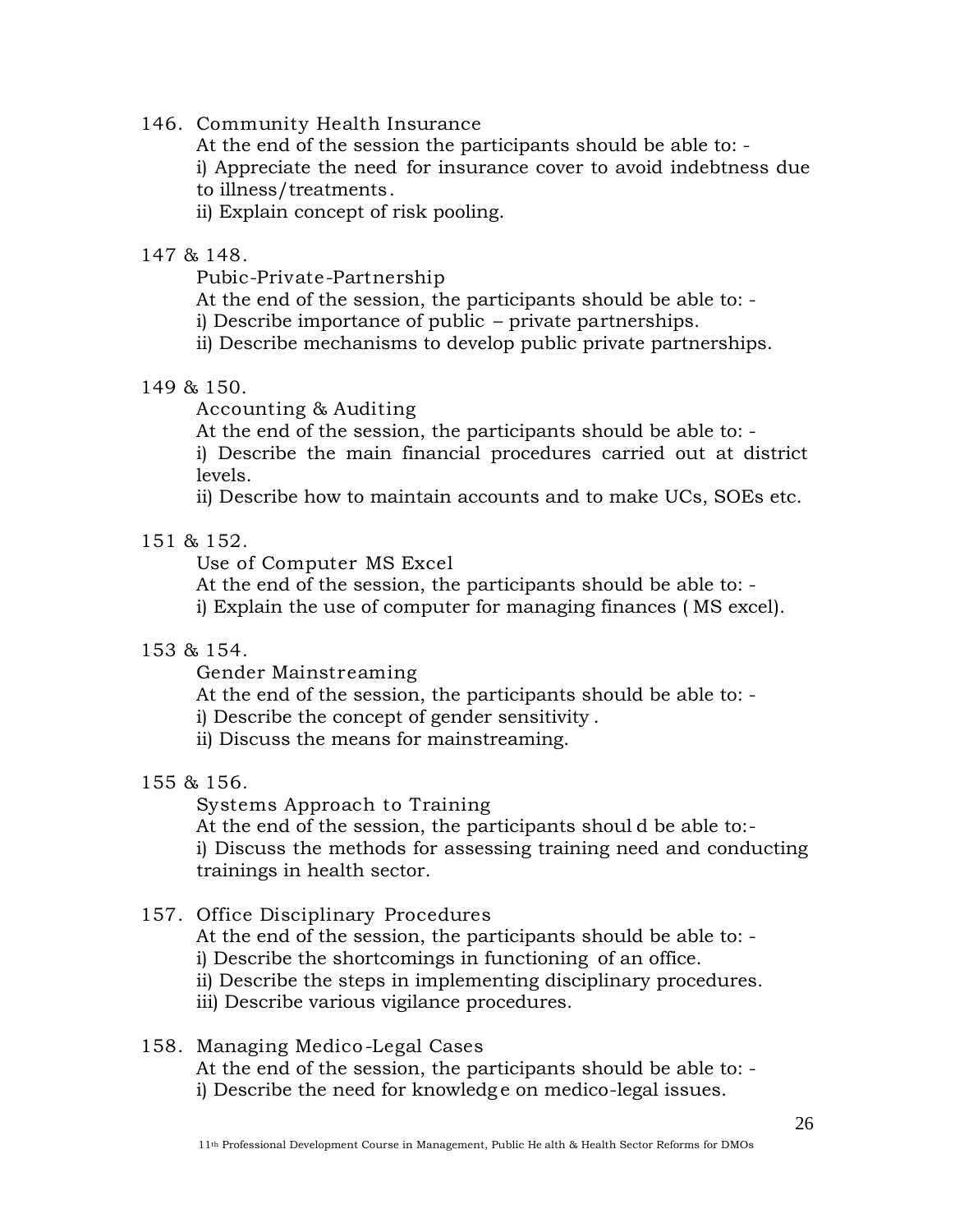ii) Discuss the various medico -legal issues of relevance.

159 & 160.

CPA & Medical Negligence

At the end of the session, the participants should be able to: i) Describe the important aspects of CPA & and other examples of medical negligence.

ii) Discuss the operationalization of these acts in their districts.

161 & 162.

PNDT Act & MTP Acts

At the end of the session, the participants should be able to: i) Describe the various acts, problems in implementation and solutions.

- 163. Programme for Disabled and Handicapped At the end of the session, the participants should be able to: i) Describe the status of disability and handicap in the country. ii) Discuss the role of district officers in prevention and empowerment.
- 164. Geriatric Care At the end of the session, the participants should be able to: i) Describe the status of geriatric care in India and role of Govt. & NGOs.
- 169. Adolescent Health Programme At the end of the session, the participants should be able to: i) Discuss the status of Adolescent health in the country. ii) State the need for services for adolescents. iii) Describe the existing policy/ services in the country.

### 170. Tobacco Initiatives

At the end of the session, the participants should be able to: -

- i) Describe the initiatives taken by Government.
- ii) Discuss the tobacco related legislations.
- iii) Explain the steps to initiate programmes in their workplace.

### 171-181.

Preparation and Presentation of Action Plan

### 184 & 185.

Post Course Evaluatio n A structured format used.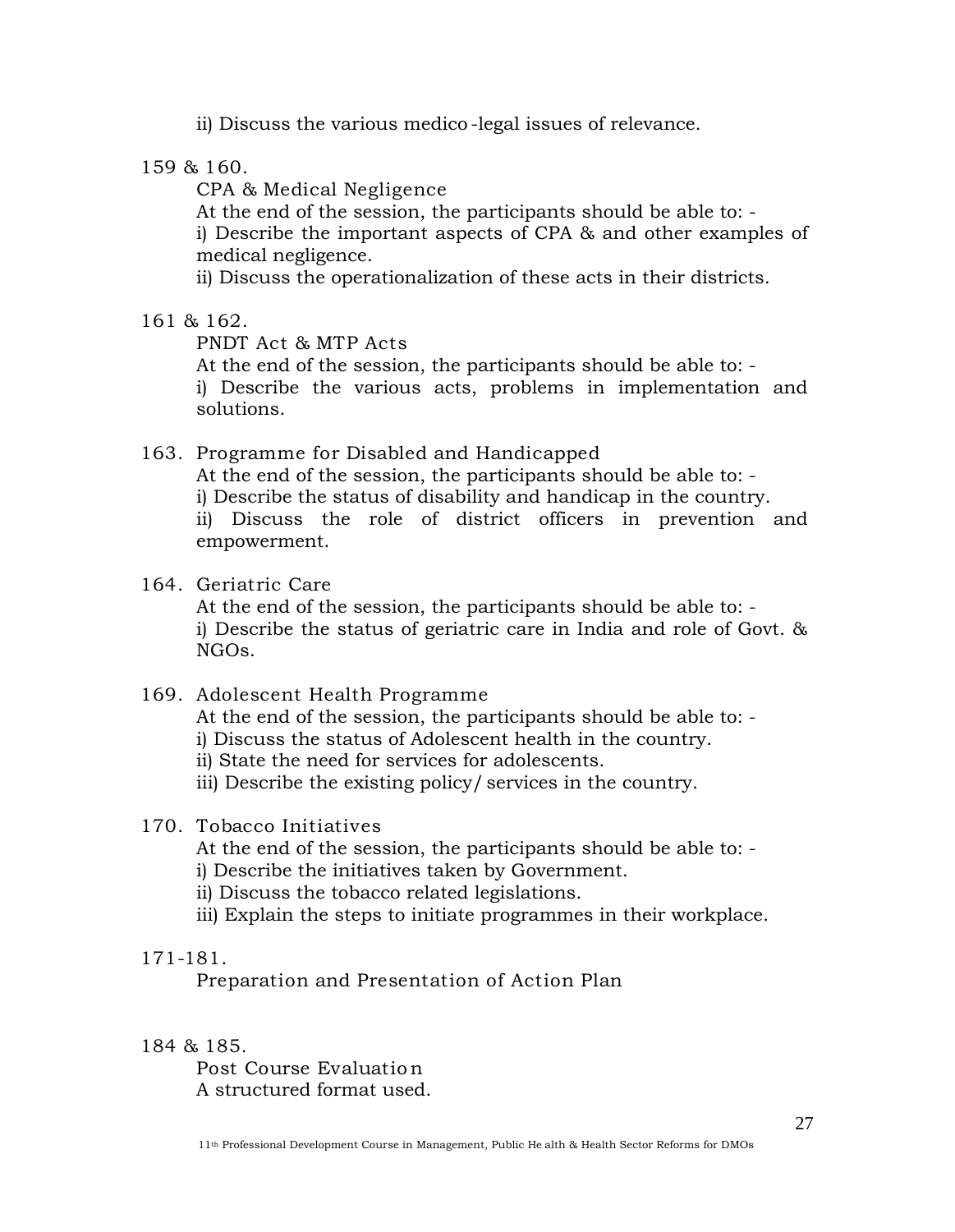22-25, 46-49, 91-97, 113, 116-120, 128, 141-44, 165-168, 182 & 183

Computer Classes

At the end of the session, the participants should be able to: -

i) Describe the MS Word, MS Excel & Power Point, internet and their use.

ii) Demonstrate the skills to work on them and prepare Action Plan on Power point.

iii) Discuss RIMs software in monitoring immunization.

Methodology

The programme is need-based, participatory, practical and involving extensive use of exercises, management to ols, case studies, group-work & presentation, field demonstration and 'hands on' training in the field. The course coordinators are aware that as many of the district doctors already have considerable experience of the subjects, they will be encouraged to share experiences using resources provided by the trainers.

As a part of the training district doctors will be expected to produce an "Action Plan" related to NRHM for their own district during the course of the training. Each participant would also have to work on given assignments, which would form the Portfolio.

### Nature of Participants

Participants will be senior medical officers preferably from districts, which are already implementing health sector reforms wi th the service experience of 12–16 years faculty from the Department of Community Medicine and SIHFWs.

# Background Material

Material has been developed on majority of the topics for and for reference.

# Evaluation of Course

The evaluation of the course will be carried out as

- Pre course evaluation of participants.
- Sessional assessment by the District doctors.
- Post course evaluation of participants.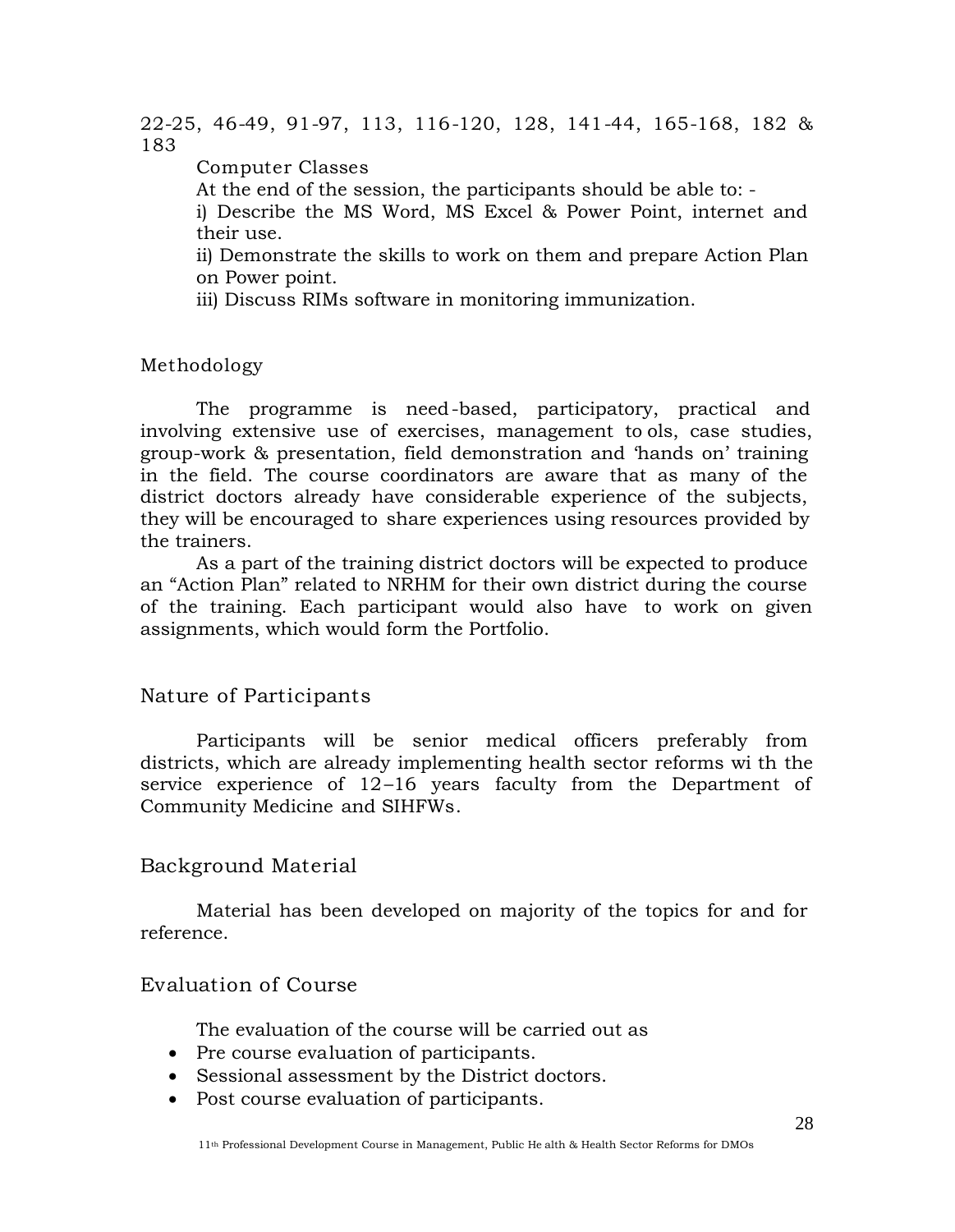- Assessment of District Action Plans.
- Assessment of portfolios.

#### Course Outcome

To develop effective public health managers for the delivery of quality health care under current health sector reforms at the district level in tune with NHRM.

# Award of prizes and Certificate

- A certificate will be given to each participant for undergoing the training.
- The Best Action Plan will be awarded a prize .
- A prize would also be awarded for the best portfolio.

### Funding

Funded by Ministry of Health & Family Welfare.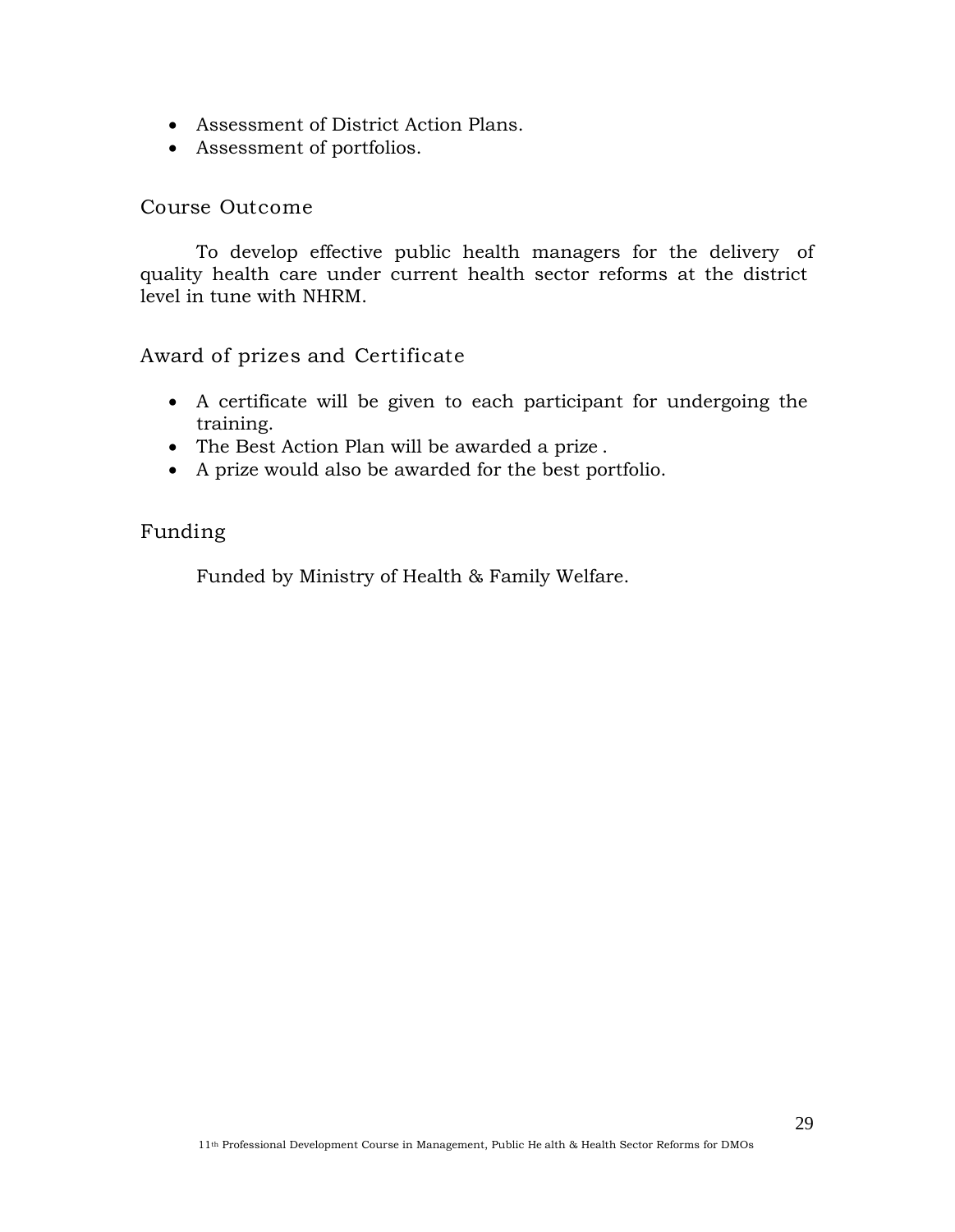#### RESOURCE PERSONS (EXTERNAL)

- 1) Dr. Sanjeev Kumar, Communication Consultant , Flat No-6, Harsukh Apartment, Sector -7, Plot No-4, Dwarka, New Delhi-1100145, Phone: 25072843, M: 9810162474, Email: sanjeevbcc@yahoo.co.in
- 2) Prof. Neeraj Kumar Sethi, Senior Advisor (Health), Planning Commission, Yojana Bhawan, New Delhi - 110001, nk.sethi@[nic.in, \(O\): 23](sethi@nic.in)096600.
- 3) Dr. M.A. Arif, Country Representative, Netherlands Leprosy Relief, India Branch, U -9, Green Park Extension, New Delhi- 110016, email: nlrindia@a[irtelbroadband.in,](nlrindia@airtelbroadband.in) nlrindia@airtelmail.in, Tel:- [011-2610795](nlrindia@airtelmail.in)9, Fax:- 011- 26107963.
- 4) Dr. D. Roy, Deputy Drug Controller, CDSCO, North Zone, MOHFW, GOI, CGO Building -1, K. N. Nagar, Ghaziabad, Uttar Pradesh-201002, M: 9811203186.
- 5) Dr. A.K. Agarwal, Professor, Indira Gandhi National Open University, Maidan Garhi, New Delhi-110068, (O):- 011- 29533078, 29535924-32, Fax:- 011-29534935, Email: akagarwal@ignou.ac.in[, Residential Address-](akagarwal@ignou.ac.in) 290- Nilgiri Apartment, Alakhnanda, New Delhi-110019.
- 6) Mr. Bejon Misra, Executive Director, Consumer VOICE, 441, Jangpura, Bhogal, Mathura Road, New Delhi-110014, INDIA, www.co[nsumer-voice.org,](www.consumer-voice.org) Mobile:+91- 9811044424 or 9311044424, Consumer Helpline 1800- 11-4000, be[jonmisra@hotmail.com,](bejonmisra@hotmail.com) Phone- 011- 24379078-80, Fax: 011-24379081.
- 7) Dr. T.K. Joshi, Director, (Projects), Centre for Occupational & Environmental Health- B.L. Taneja Block, LNJP Hospital, New Delhi-110002, Email: joshitk45@yahoo.co.in[, joshitk @vsn1.com](joshitk45@yahoo.co.in)
- 8) Dr. Dinesh Paul, Additional Director, NIPCCD, 5, Sirifort Institutional Area, Hauz Khas, New Delhi-110016, Ph: 26963383 pauldi[nesh@vsnl.com](pauldinesh@vsnl.com)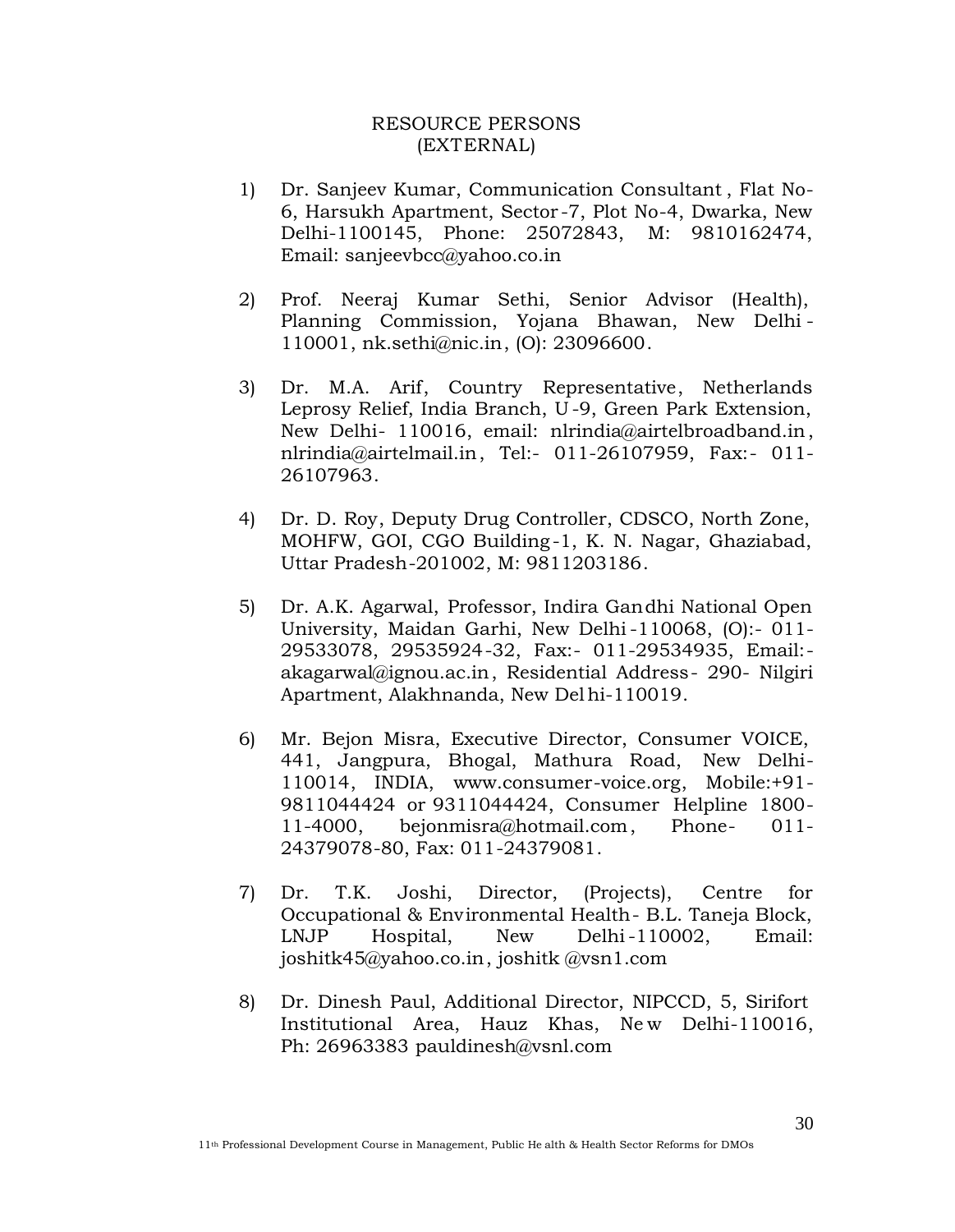- 9) Dr. Dinesh Katoch, National Consultant, Tradition Medicine and Homeopathy, WHO, India Office, Sri Ram Bhartia Kala Kendra, 3rd Floor, 1 Copernicus Marg, New Delhi-110001, Fax: 23382252 dcka[toch@rediffmail.com,](dckatoch@rediffmail.com) (M) 9968076668, Ph (O): 42595600 Ext-23288.
- 10) Shri Amarjeet Sinha, Joint Secretary (AS), National Rural Health Mission, GOI 242-A, Nirman Bhawan, Maulana Azad Marg, New Delhi, Ph: 011 - 23062157, E-mail: amarieet.sinha@nic.in, amarieet sinha@hotm[ail.com,](amarjeet_sinha@hotmail.com) amarje[etsinha@gmail.com, amarj](amarjeetsinha@gmail.com)e[et987@rediffmail.com](amarjeet987@rediffmail.com)
- 11) Dr. Himanshu Bhushan, Assistant Commissioner, Maternal Health Ministry of Health & Family Welfare, Room no-505, A Wing, Nirman Bhawan, New Delhi - 110011, dr hbhushan@hotmail.com, bhimanshu@hub.nic.in , Tel: 011- [23062930.](bhimanshu@hub.nic.in)
- 12) Mr. P.K. Mukhopadhyay, Consultant, JSY, Ministry of Health & Family Welfare, Nirman Bhawan, New Delhi, Phone: 23061450, (M): 9911215189.
- 13) Dr. Sangeeta Saxena, Assistant Commissioner ( Child Health), Ministry of Health & Family Welfare, Room No-431-C, Nirman Bhawan, New Delhi-110011, Ph (O): 23061218, Email: sgsaxena[@nic.in](sgsaxena@nic.in)
- 14) Dr. Dinesh Baswal, Assistant Commissi oner (Trg.), Department of Health & Family Welfare, Government of India, 201 'D' Wing, Nirman Bhawan, New Delhi-110011, Email: dinesh.baswal@[nic.in,](baswal@nic.in) dinesh1[26@hotmail.com,](dinesh126@hotmail.com) Ph: 23062288.
- 15) Mr. Parveen Srivastava, Director (Statistics), Ministry of Health & Family Welfare, Room No -518-A, Nirman Bhawan, New Delhi-110011, dirstat-mohfw@nic.[in, Ph\(O\):](dirstat-mohfw@nic.in) 23061238, (M): 9868965151.
- 16) Dr. Renu Paruthi, Routine Immunization Training Coordinator, National Polio, Surveillance Project, R .K. Khanna Tennis Stadium, Afrika Avenue, Safdarjung Enclave, New Delhi-110029, paruthire@npsuindia[.org,](paruthire@npsuindia.org) Tele:+91 11 26169727, Mob: +91 9810405852, Fax:+91 - 11-26191865.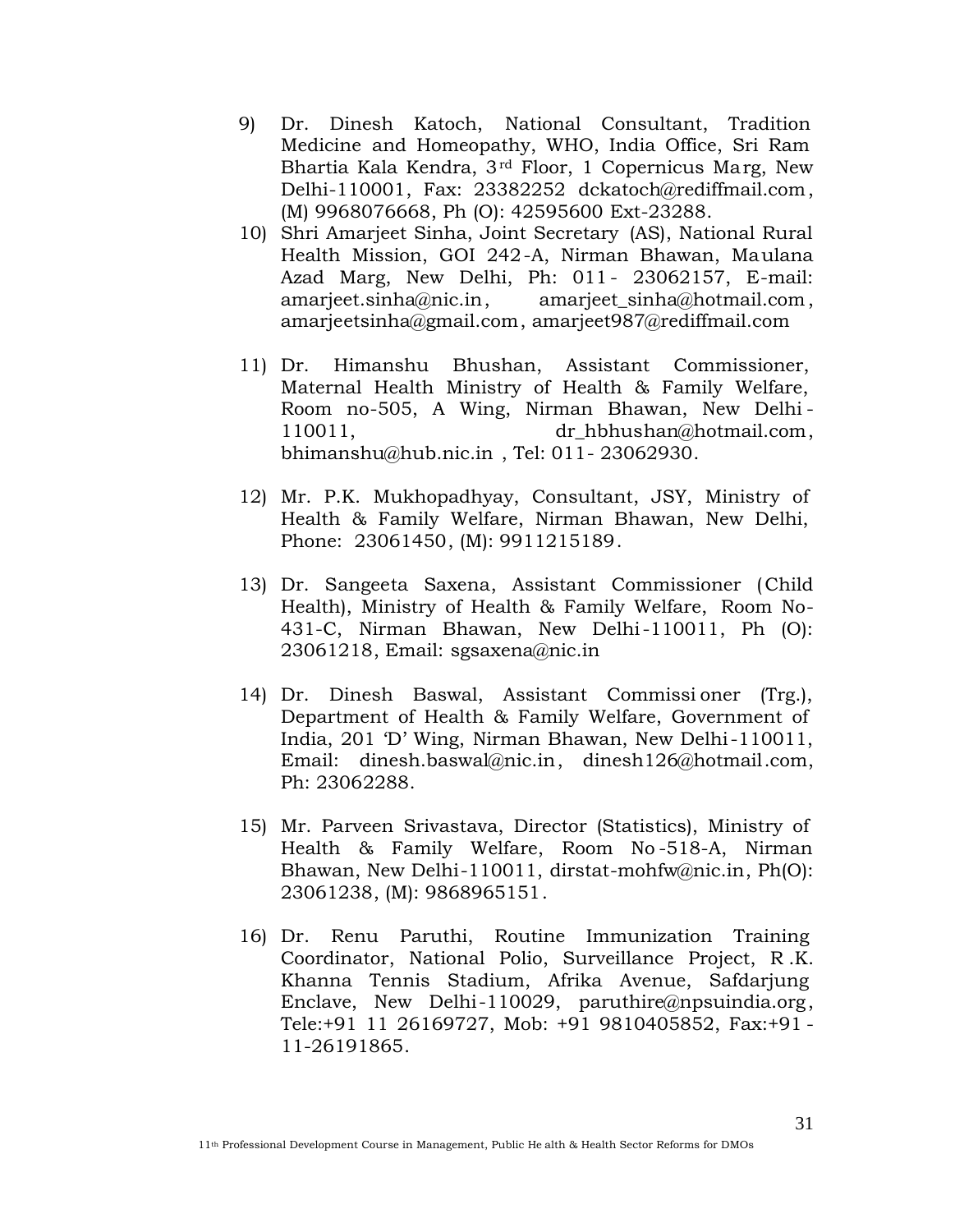- 17) Dr. Sheila Vir, Director, Centre for Public Health Services, B-4/141, Safdurjang Enclave, New Delhi, E[mail:](Email:-) sheila.vir@gmail.com, M: 9[873680247.](vir@gmail.com)
- 18) Dr. Sunil Bahl, Deputy Project Manger, National Polio Surveillance Project, R.K. Khanna Tennis Stadium, Afrika Avenue, Safdarjung Enclave, New Delhi 110029, Tele: +91 11 26169727, 26169889, Fax: 91-11-26191865, Email: bahls@npsuindia.org [\(M\): 9810037538.](bahls@npsuindia.org)
- 19) Dr. Arvind Pandey, Director, Institute for Research in Medical Statistics (IRMS), ICMR Campus, Ansari Nagar, New Delhi – 110029, Email: arvindpandey@vsnl.net
- 20) Dr. Sudhir Gupta, CMO (NCD), M inistry of Health & Family Welfare, Nirman Bhawan, Room No- 445-A, New Delhi, Email: cmon[cd@nb.nic.in,](cmoncd@nb.nic.in) cmon[cd@nic.in,](cmoncd@nic.in) Phone (O) 91-11-23061980.
- 21) Dr. P. L. Joshi, DDG (Leprosy), Ministry of Health & Family Welfare, Nirman Bhawan, Room No-341-A, New Delhi, Phone (O) 91-11-23062401, Email: ddgl@nb.nic.in
- 22) Dr. Manju Mehta, Professor, Department of Psychiatry, All India Institute of Medical Sciences (AIIMS), Ansari Nagar, New Delhi-110029, Email: drma[njum@yahoo.com,](drmanjum@yahoo.com) M: 9810516883.
- 23) Dr. Randeep Guleria, Professor, Department of Medicine, All India Institute of Medical Sciences (AIIMS), New Delhi - 110029, Email: randeepguleria2002@yah[oo.com,](randeepguleria2002@yahoo.com) randeep@hotmail.com
- 24) Dr. L. S. Chauhan, Dy. Director General, National T.B. Control Programme, Ministry of Health and Family Welfare, Nirman Bhawan, New Delhi – 110 011, Email: ddgtb@rntcp.org, [Phone: 2306322](ddgtb@rntcp.org)6.
- 25) Dr. S. Venkatesh, Deputy Director General, National AIDS Control Organization (NACO), 9<sup>th</sup> Floor, Chanderlok Building, 36, Janpath, New Delhi – 110001, Phone: 23325337, Fax: 011-23731746, Email: addlpdnaco[@gmail.com](addlpdnaco@gmail.com)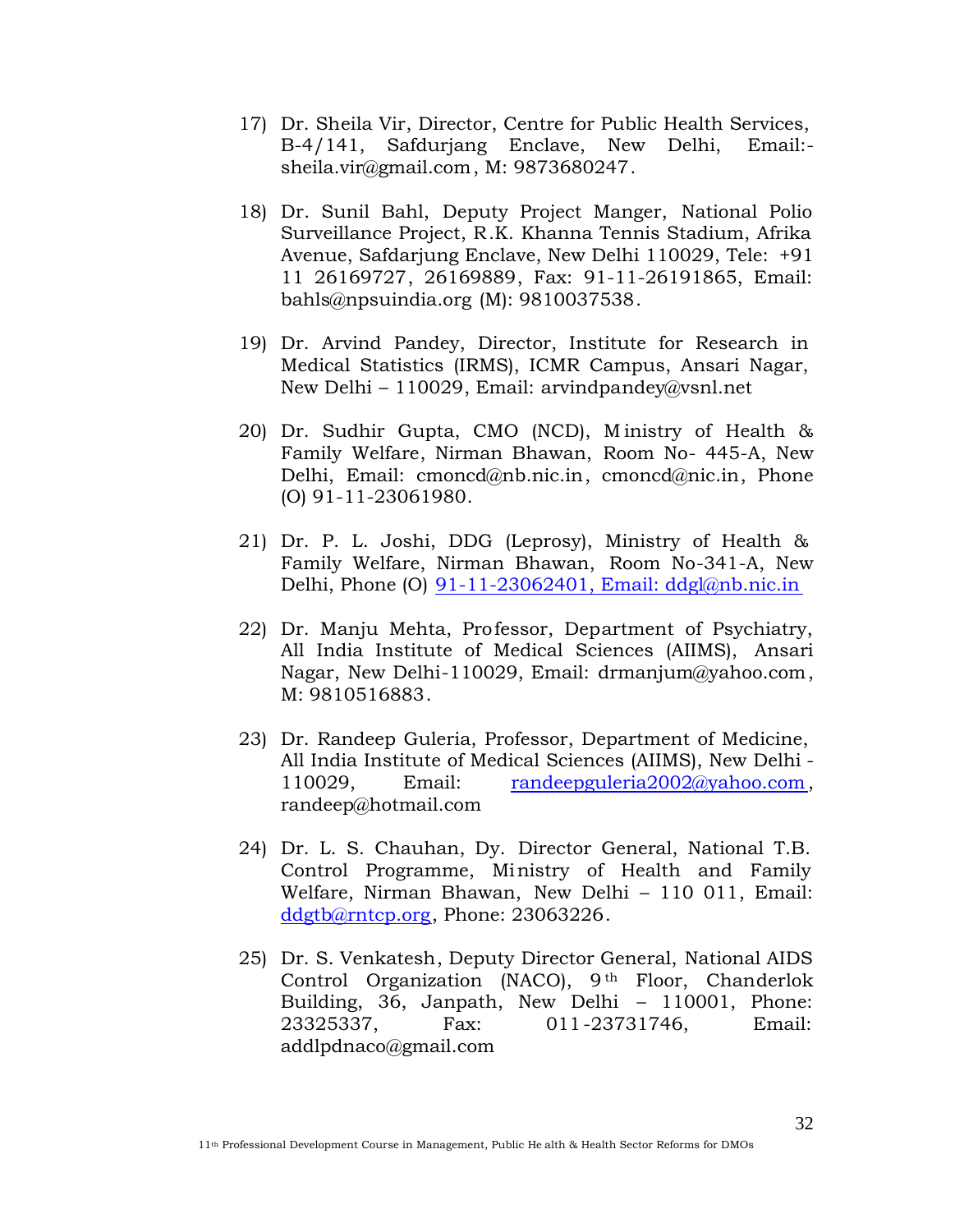- 26) Prof. Dr. J. N. Banavaliker, HOD T.B. & Resp. Disease & Medical Superintendent, Rajan Babu T.B. Ho spital, Kings Way Camp, New Delhi-110009, Fax: 27218673, Ph: 27213146, M: 9810721234, Email: jnbanavaliker@yahoo.com
- 27) Dr. Abhay Kumar Shrivastava, Associate Professor (Disaster Management), Haryana Institute of Public Administration (HIPA) Room No- 222, 2nd floor, 76, HIPA Complex, Sector-18, Gurgaon-122001, Haryana, Email: aks0121@rediffmail.com[, Phone](aks0121@rediffmail.com) No. 95124-2399240, 95124-2340690,691 Fax :95124-2348452, M: 9873289737.
- 28) Prof S. K. Verma, Dept. of Forensic Medicine, University College of Medical Sciences, Dilshad Garden, Shahdara, New Delhi-110095, (O): 011- 22582972-74, M: 9810389827, Email: vermasatish[2003@gmail.com](vermasatish2003@gmail.com)
- 29) Dr. M.C. Gupta, Advocate Supreme Court, G-17/9, Malviya Nagar, New Delhi-110017, M: 9810893507, 9350237507, email: mcgupta44[@gmail.com](mcgupta44@gmail.com)
- 30) Mrs. S. Ratna, Advocate Supreme Court .
- 31) Dr. S.S. Dalal, Civil Surgeon, District Hospital Gurgaon, Haryana.
- 32) Dr. D.S. Dhankar, Medical Superintendent, District Hospital, Gurgaon.
- 33) Dr. H.C. Goyal, Additional Director General, Ministry of Health & Family Welfare, Nirman Bhawan, New Delhi, Email: goyalhar[ishchander@hotmail.com, phone](goyalharishchander@hotmail.com) (O): 23062251.
- 34) Dr. S.K. Sikdar, Assistant Commissioner (RSS), Ministry of Health & Family Welfare, Nirman Bhawan, New Delhi - 110011, Email: sk.sikdar@nic.in, sikdarsk@rediffmail.com, (M) - [9911422499.](sikdarsk@rediffmail.com)
- 35) Dr. A.K. Sood, Executive Director, National Board of Examination (NBE), Sector-9, PSP Area, Dwarka, New Delhi, Fax-45593009,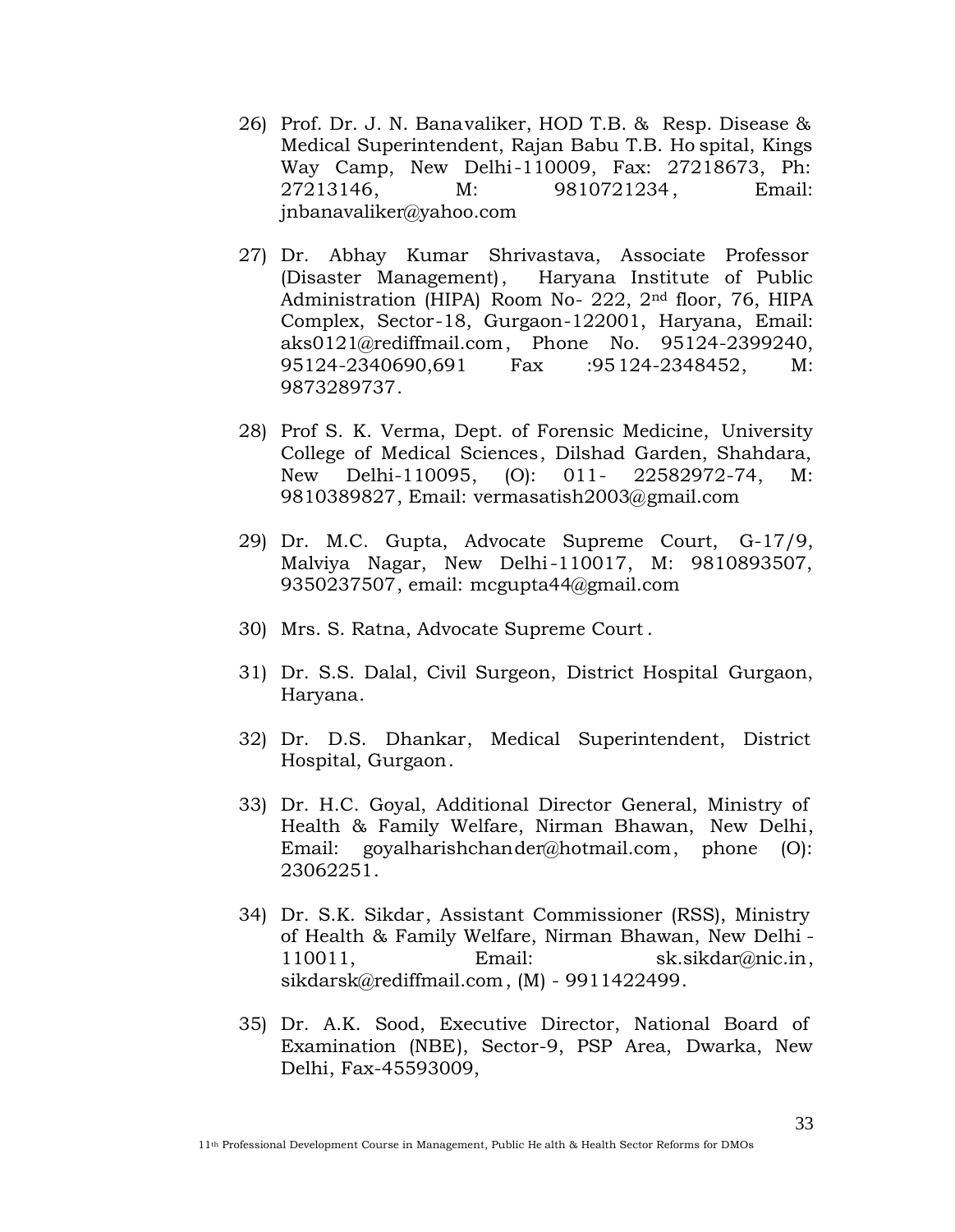Email: s[ood\\_kumar\\_ajay@yahoo.com](sood_kumar_ajay@yahoo.com)

- 36) Mr. J.P. Misra, Principal Specialist, GTZ (Health) Sector Support), B-5/1, Safdarjung Enclave,  $3<sup>rd</sup>$  Floor, New Delhi-110 029, Tel: 011-4603 6693, Fax: 011-4603 6688, Email: jp.misra[@gtz.de](misra@gtz.de)
- 37) Dr. A. Venkat Raman, Faculty of Management Studies, University of Delhi, South campus, New Delhi -110021, Email: avr\_fm[s@yahoo.co.in,](avr_fms@yahoo.co.in) venkat[fms@yahoo.com](venkatfms@yahoo.com)
- 38) Mr. Sanjay Prasad, Director (DC /IEC), Room No- 303-D, Ministry of Health & Family Welfare, Nirman Bhawan, New Delhi- 110011, Tel:- 23062352, Email: sanjay.prasad@nic.in, sanja[yp66@yahoo.co](prasad@nic.in)[m](sanjayp66@yahoo.com)
- 39) Dr. Rakesh Yadav, Cardiologist, All India Institute of Medical Sciences (AIIMS), Ansari Nagar, New Delhi-110029, (O):-26593218.
- 40) Dr. M.C. Misra, HOD Surgeon, All India Institute of Medical Sciences (AIIMS), Ansari Nagar, New Delhi-110029, (O):-26594776.
- 41) Dr. Chandra Shekhar Yadav, Hip & Knee Joint Replacement Surgeon, Associate Professor, Department of Orthopaedics, All India Institute of Medical Sciences , New Delhi-110029, (O):- 26593316, Ema[il:csyadavortho@gmail.com](Email:csyadavortho@gmail.com)
- 42) Dr. Sudha Salhan, HOD, Gynecology, Safdarjung Hospital, New Delhi, (O):- 26707240.
- 43) Dr. Umesh Kapil, Professor (Public Health Nutrition), Old OT Block, All India Institute of Medical Sciences (AIIMS), New Delhi-110029, (O):- 26593383.
- 44) Dr. Dinesh Agarwal, TSG Manager & Tech. Advisor (Reproductive Health) UNFPA, 53, Jor Bagh, New Delhi .
- 45) Dr. K.B. Singh, Health Advisor, German Technical Cooperation (GTZ), B-5/1, Safdarjung Enclave, 3rd Floor, New Delhi-110 029, (O): 0-1146036681, 46036677 (F): 011-46036688, M: 9811024330, Em[ail:](Email:-) ksingh.hss@gtzindia.com, karan.singh@gtz.de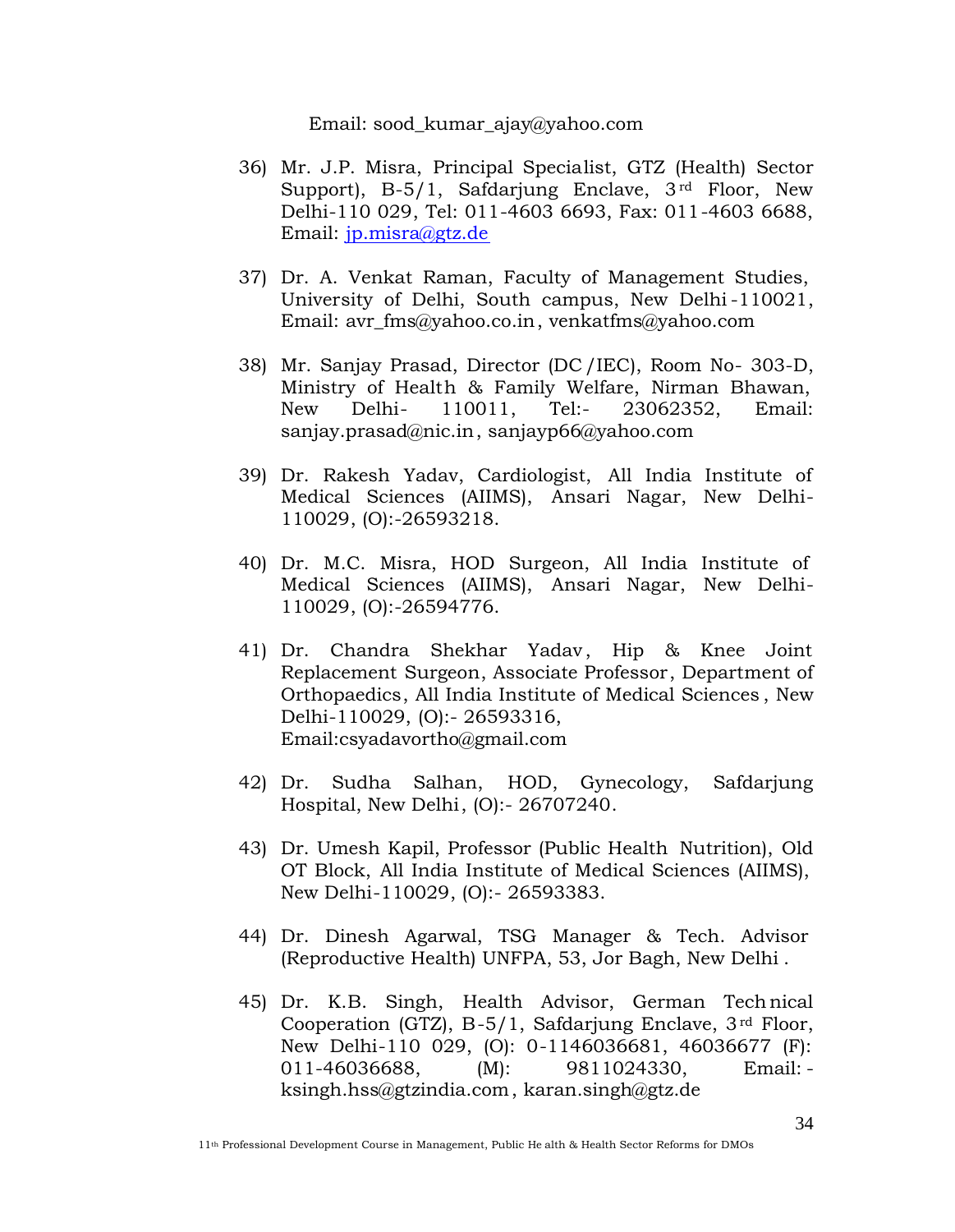- 46) Mr. Anoop Gupta, Account Officer, A-2A/104, DDA Flats, Janak Puri, New Delhi-110058, M:- 9899179649.
- 47) Dr. Neena Raina, Regional Advisor, Child and Adolescent Health, WHO-SEARO, ITO, New Delhi, (O) 23370804, 23370809-11- Ext 26361/ 26315, Email: rainan@whosea.org
- 48) Professor Suneela Garg, Dept. of Community Medicine, Maulana Azad Medical College, Bahadur Shah Zafar Marg, New Delhi-110002, (O) 011- 23239271 to 23239280, Direct 23233707 -Ext 220, Email: gargs@ndb.vsnl.net.in[.](gargs@ndb.vsnl.net.in)
- 49) Dr. Rajesh Mehta, Cluster Coordinator, Family and Community Health, WHO-India, Room No 536, 'A' Wing, Nirman Bhawan, Maulana Azad Road, New Delhi .
- 50) Dr. Gita Bamezai, Head, Department of Communication Research, Indian Institute of Mass Communication, Aruna Asaf Ali Marg, JNU Campus, New Delhi -110067 Email:- [gitaba](Email:-)[mezai@gmail.com](gitabamezai@gmail.com)
- 51) Dr. Rattan Chand, Chief Director (Stat), Ministry of Health and Family Welfare, Room No- 243-A, Nirman Bhawan, New Delhi, (O):- 23062688, Email: cdstat@nb.nic.in
- 52) Dr. Tarun Seem, Director (NRHM), Ministry of Health and Family Welfare, Room No- 210-D, Nirman Bhawan, New Delhi, (O):- 23061360, Email: tarun.seem[@nic.in](seem@nic.in)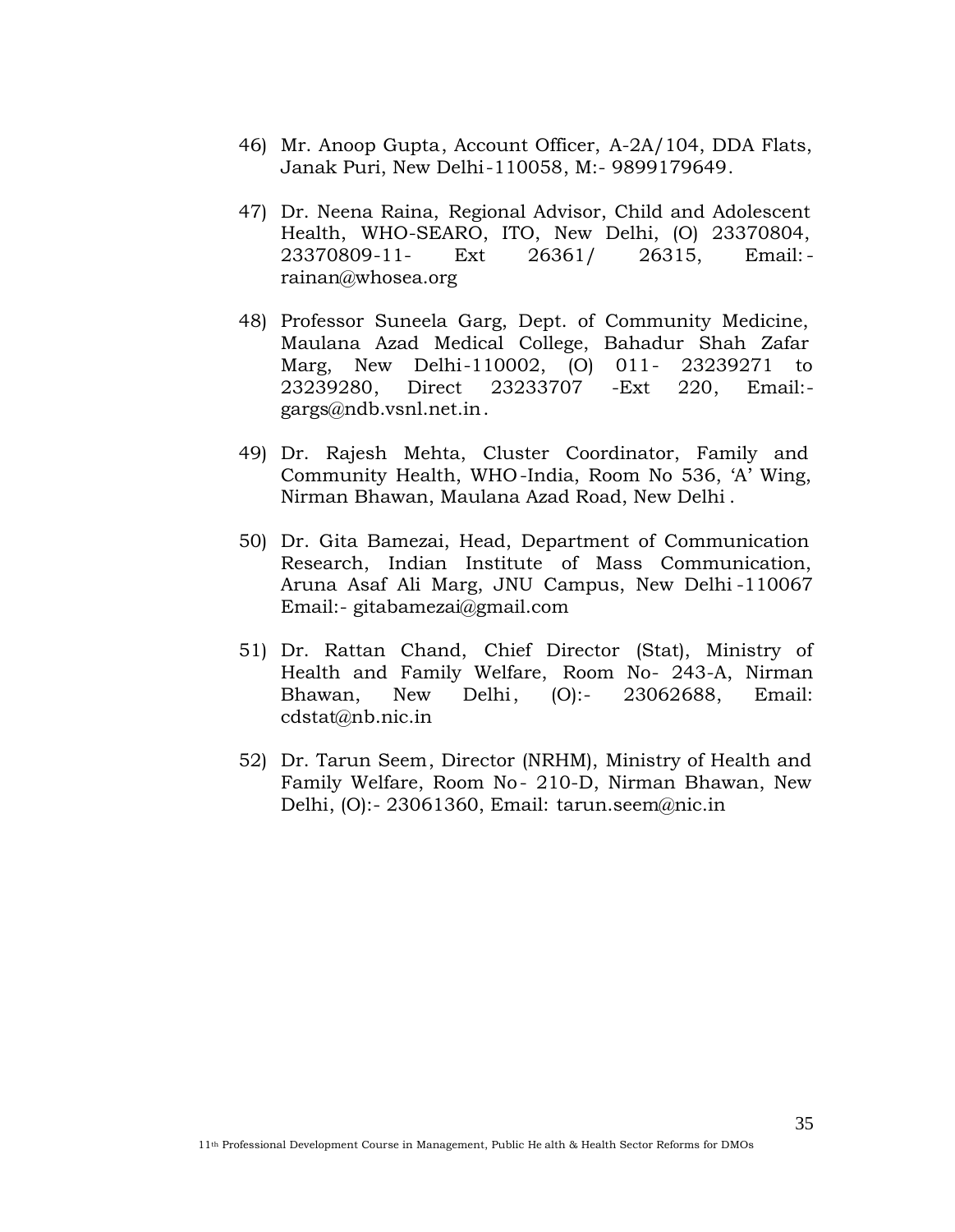#### RESOURCE PERSONS (NIHFW)

- 1. Prof. Deoki Nandan, Director, National Institute of Health & Family Welfare (NIHFW), Email: dnanda[n51@yahoo.com, director](dnandan51@yahoo.com)[@nihfw.org](director@nihfw.org)
- 2. Dr. M. Bhattacharya, Prof.& Head, Department of Community Health Administration, Email: cha\_nihfw@yahoo.c[o.in,](cha_nihfw@yahoo.co.in)
- 3. Dr. A.M. Khan, Prof. & Head, Department of Social Sciences Email: m\_khanni[hfw@yahoo.com](m_khannihfw@yahoo.com)
- 4. Dr. K. Kalaivani, Prof. & Head, Department of Reproductive Child Health, Email: k[alaivanikrishnamurthy@gmail.com](kalaivanikrishnamurthy@gmail.com)
- 5. Dr. S.K. Chaturvedi, Part Time Faculty, Distance Learning Cell , Email: doctorskchaturvedi@yahoo.com
- 6. Dr. Rajni Bagga, Reader & Acting Head, Department of Management Sciences, Email: rajnibag[ga@hotmail.com](rajnibagga@hotmail.com)
- 7. Dr. V.K. Tiwari, Reader, Acting Head, Department of Planning & Evaluation, Email: vktiwari.nihfw@gm[ail.com](nihfw@gmail.com)
- 8. Dr. J.K. Das, Prof. & Head Department of Epidemiology Email: jkdas\_19@rediffmail.com
- 9. Dr. U. Datta, Reader & Acting Head Department of Education & Training, Email: utsuk@[rediffmail.com](utsuk@rediffmail.com)
- 10. Dr. Pushpanjali Swain, Acting Head, Department of Statistics and Demography, Email: drpswain@y[ahoo.co.in](drpswain@yahoo.co.in)
- 11. Dr. S.V. Adhish, Reader, Department of Community Health Administration, Email: vivekadhish@g[mail.com](vivekadhish@gmail.com)
- 12. Dr. S. Menon, Reader, Department of Reproductive Biomedicine Email: smeno[n30@gmail.com](smenon30@gmail.com)
- 13. Dr. Sanjay Gupta, Reader, Department of Community Health Administration, Email: sanjaygupta61[@gmail.com,](sanjaygupta61@gmail.com) sanjaygupta61@hotmail.com
- 14. Dr. Neera Dhar, Reader, Department Education & Training Email: ndhar[@nihfw.org, nabad](ndhar@nihfw.org)[hneera@yahoo.com](nabadhneera@yahoo.com)
- 15. Dr. K.S. Nair Lecturer, Dept of Planning & Evaluation Email: k sreenair@yahoo.com
- 16. Dr. Poonam Khattar- Dept. of Education & Training Email: pkhatt[ar@nihfw.org, poona](pkhattar@nihfw.org)[mkhattar@gmail.com](poonamkhattar@gmail.com)
- 17. Dr. T. Mathiyazhagan, Head, Department of Communication Email: tmathi[yazhagan@nihfw.org,](tmathiyazhagan@nihfw.org) mathi\_[53@yahoo.co.in](mathi_53@yahoo.co.in)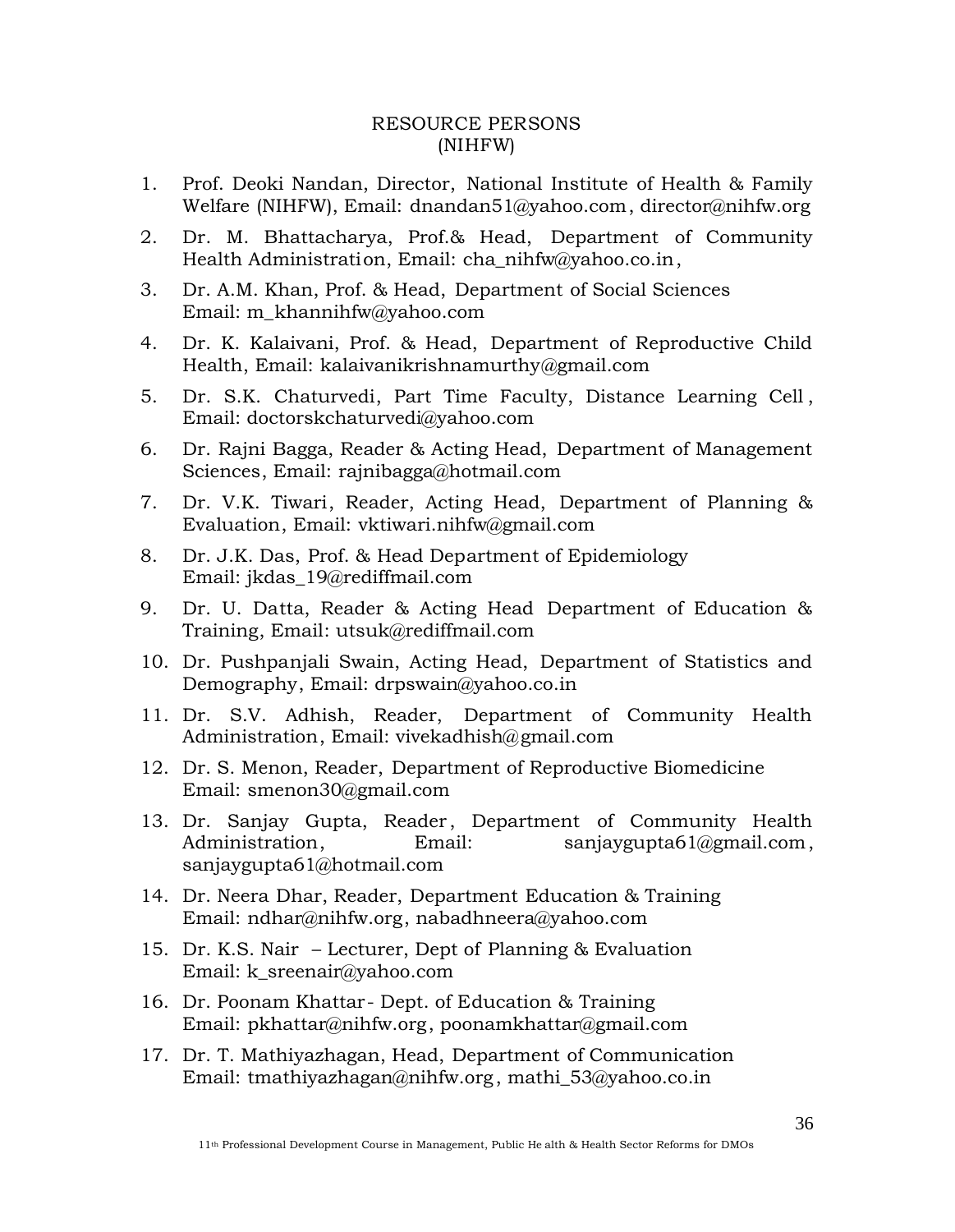- 18. Dr. Y.L. Tekhre, Reader, Department of Social Sciences Email: yltekhr[e@nihfw.org,](yltekhre@nihfw.org) yade\_l[al@yahoo.co.in](yade_lal@yahoo.co.in)
- 19. Dr. T. Bir, Reader, Department of Social Sciences, Email: tbir@nihfw.org
- 20. Dr. M.H. Meitei, Lecturer, Department of Statistics and Demography Email: mhmei[tei@nihfw.org](mhmeitei@nihfw.org)
- 21. Dr. Gyan Singh, CMO (NFSG), Clinic, Department of RBM, Email: g99singh@yahoo.co.uk
- 22. Dr. Suparna S. Pachouri, Consultant, Health Financing Unit, Email: mimisuper@sify.com
- 23. Mrs. Reeta Dhingra, R.O., Department of Planning & Evaluation, Email: reetad[hingra@yahoo.com](reetadhingra@yahoo.com)
- 24. Mr. Parimal Parya, R.O., Department of Statistics and Demography, Email:- [parim](Email:-)[alparya@gmail.com](parimalparya@gmail.com)
- 25. Mrs. Vandana Bhattacharya, RO, Department of Social Sciences, Email: vanda[nabhattacharya@rediffmail.com](vandanabhattacharya@rediffmail.com)
- 26. Mr. Salek Chand, S.D.O., National Documentation Centre , Email: schand.nihfw@nic.in, salekc[hand2003@ya](nihfw@nic.in)[hoo.com](salekchand2003@yahoo.com)
- 27. Dr. Bindoo Sharma, Consultant, RCH, Email: ab[vy90@yahoo.co.in](abvy90@yahoo.co.in)
- 28. Mr. Y.K. Singhal, ARO, Department of Community Health Administration
- 29. Mr. D. Arya, PTF, Department of Community Health Administration

Computer Team – Mr. P.D. Kulkarni, Mr. Parimal Parya, Mr. S.P. Singh, Mr. Jagdish Sharma, Mr. Sherin Raj T.P.